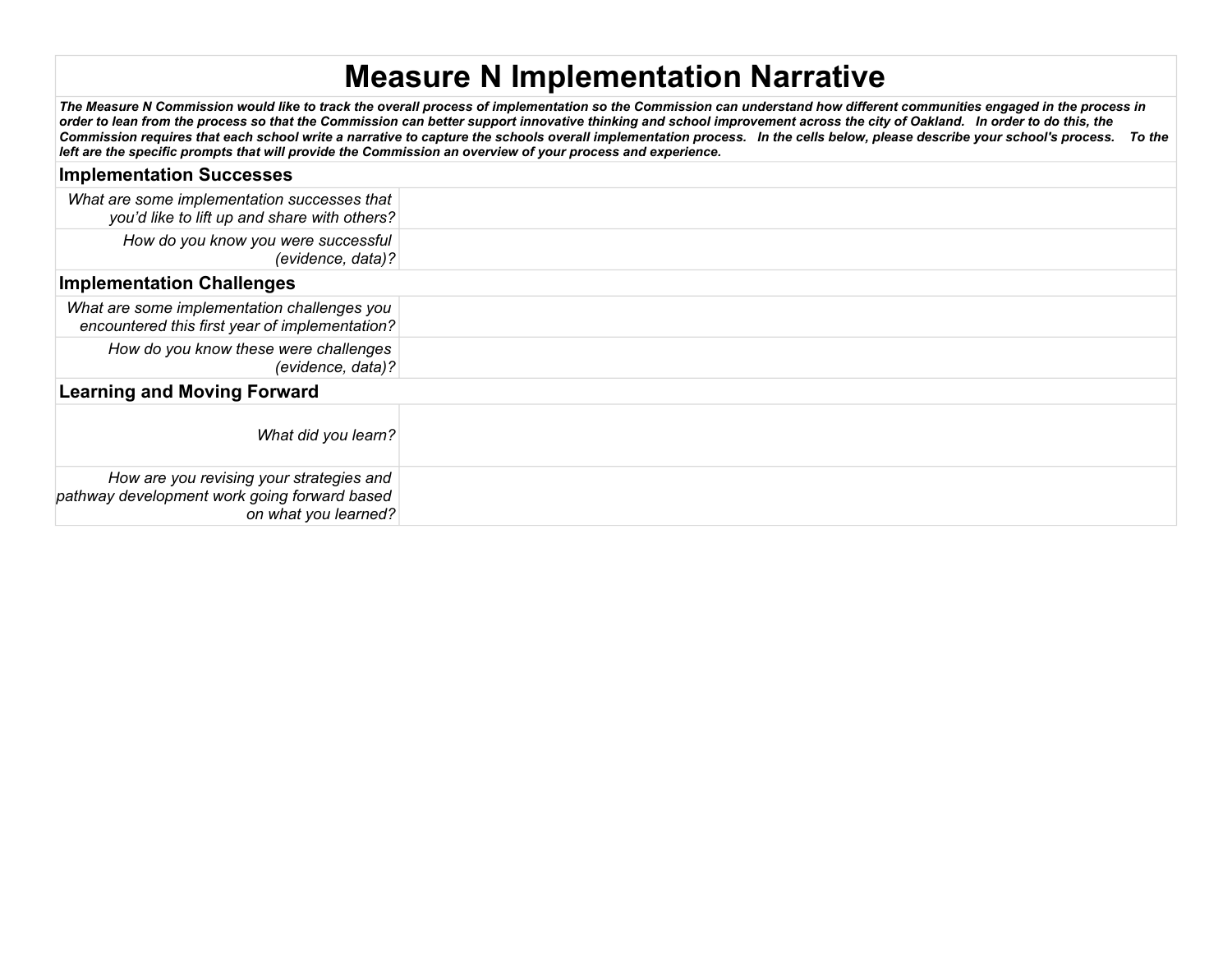| <b>1. ABOUT THE SCHOOL</b>           |                                                                                                                                                                                                                                                                                                                                                                                                                                                                                                                                                                                                                                                                                                                                                                                                                                                                                                                                                 |                                                                                                                                                                                                                                                                                                                                                                                                   | <b>Complete this by:</b> |  | <b>December 16, 2016</b> |                                                                       |  |  |
|--------------------------------------|-------------------------------------------------------------------------------------------------------------------------------------------------------------------------------------------------------------------------------------------------------------------------------------------------------------------------------------------------------------------------------------------------------------------------------------------------------------------------------------------------------------------------------------------------------------------------------------------------------------------------------------------------------------------------------------------------------------------------------------------------------------------------------------------------------------------------------------------------------------------------------------------------------------------------------------------------|---------------------------------------------------------------------------------------------------------------------------------------------------------------------------------------------------------------------------------------------------------------------------------------------------------------------------------------------------------------------------------------------------|--------------------------|--|--------------------------|-----------------------------------------------------------------------|--|--|
| nstructions:                         |                                                                                                                                                                                                                                                                                                                                                                                                                                                                                                                                                                                                                                                                                                                                                                                                                                                                                                                                                 |                                                                                                                                                                                                                                                                                                                                                                                                   |                          |  |                          |                                                                       |  |  |
|                                      | Choose the name of your school from the drop-down menu. Your school ID will automatically populate.                                                                                                                                                                                                                                                                                                                                                                                                                                                                                                                                                                                                                                                                                                                                                                                                                                             |                                                                                                                                                                                                                                                                                                                                                                                                   |                          |  |                          |                                                                       |  |  |
|                                      |                                                                                                                                                                                                                                                                                                                                                                                                                                                                                                                                                                                                                                                                                                                                                                                                                                                                                                                                                 | 1A) School Description: Your school description that you provided for the Options Guide will automatically populate here. If you would like to edit this description, click on the school description cell and copy it (Comman<br>on a Mac or Ctrl-C on a PC/Chromebook). Then right-click on the cell, choose "Paste special," and select "Paste values only." You can now edit the description. |                          |  |                          |                                                                       |  |  |
|                                      |                                                                                                                                                                                                                                                                                                                                                                                                                                                                                                                                                                                                                                                                                                                                                                                                                                                                                                                                                 | 1B) School Mission and Vision: Your mission and vision will automatically populate from your 16-17 Site Plan. If you would like to edit the mission and vision, click on the mission/vision cell and copy it (Command-C on a<br>Mac or Ctrl-C on a PC/Chromebook). Then right-click on the cell, choose "Paste special," and select "Paste values only." You can now edit the mission and vision. |                          |  |                          |                                                                       |  |  |
|                                      | <b>School: McClymonds High School</b>                                                                                                                                                                                                                                                                                                                                                                                                                                                                                                                                                                                                                                                                                                                                                                                                                                                                                                           |                                                                                                                                                                                                                                                                                                                                                                                                   |                          |  |                          | School ID: 303                                                        |  |  |
| 1A. School Description               |                                                                                                                                                                                                                                                                                                                                                                                                                                                                                                                                                                                                                                                                                                                                                                                                                                                                                                                                                 |                                                                                                                                                                                                                                                                                                                                                                                                   |                          |  |                          |                                                                       |  |  |
|                                      | McClymonds High School offers an academically rigorous, grade 9-12 early college educational model that puts all students on a path to complete at least one year of college in four years and gives all<br>students the opportunity to graduate with an Associate degree or certification. At McClymonds, every 9th grade student takes a career Exploration course that introduces the concepts and opportunities<br>embedded within both Engineering and Entrepreneurship Pathway. At the end of 9th grade - and with the support of their mentor and advisor - students will decide which pathway they will pursue, either<br>Engineering or Entrepreneurship. In addition, each student creates a profile that includes strengths, areas for improvement, personality and interest inventories, and college and career goals. The plan<br>serves as a guide for the student's work with opportunities for review and adjustment as needed. |                                                                                                                                                                                                                                                                                                                                                                                                   |                          |  |                          |                                                                       |  |  |
| <b>1B. School Mission and Vision</b> |                                                                                                                                                                                                                                                                                                                                                                                                                                                                                                                                                                                                                                                                                                                                                                                                                                                                                                                                                 |                                                                                                                                                                                                                                                                                                                                                                                                   |                          |  |                          |                                                                       |  |  |
| Vision                               | <b>Mission</b><br>At McClymonds High School, students create and implement 10-year STEAM (Science, Technology, Engineering, the Arts and Math) personalized pathways in a supportive climate that embraces<br>individuality while fostering respect for others. By taking ownership of their education, students embark on a journey of self discovery, become more responsible, are held accountable so that they<br>graduate college, career and community ready.<br>McClymonds High School is a premiere, transformative learning environment, building on the legacy of community activism in West Oakland, and empowering students to personalize their education<br>pathways to become college, career, and community-ready graduates.                                                                                                                                                                                                    |                                                                                                                                                                                                                                                                                                                                                                                                   |                          |  |                          |                                                                       |  |  |
| 1C. School Multi-Year WASC Goals     |                                                                                                                                                                                                                                                                                                                                                                                                                                                                                                                                                                                                                                                                                                                                                                                                                                                                                                                                                 |                                                                                                                                                                                                                                                                                                                                                                                                   |                          |  |                          |                                                                       |  |  |
|                                      | <b>Length of WASC Accreditation:</b><br>5 years                                                                                                                                                                                                                                                                                                                                                                                                                                                                                                                                                                                                                                                                                                                                                                                                                                                                                                 | <b>Last WASC Self-Study:</b>                                                                                                                                                                                                                                                                                                                                                                      | 2015-16                  |  | <b>Next Self-Study:</b>  | 2020-21                                                               |  |  |
| <b>SCHOOL WASC GOALS</b>             |                                                                                                                                                                                                                                                                                                                                                                                                                                                                                                                                                                                                                                                                                                                                                                                                                                                                                                                                                 |                                                                                                                                                                                                                                                                                                                                                                                                   |                          |  |                          | <b>LCAP Goal</b><br>Category                                          |  |  |
|                                      | Improve math and science skills for all students as measured by site, district or state measures and criteria.                                                                                                                                                                                                                                                                                                                                                                                                                                                                                                                                                                                                                                                                                                                                                                                                                                  |                                                                                                                                                                                                                                                                                                                                                                                                   |                          |  |                          | 2: Students are<br>proficient in<br>state academic<br>standards.      |  |  |
| Increase family engagement           |                                                                                                                                                                                                                                                                                                                                                                                                                                                                                                                                                                                                                                                                                                                                                                                                                                                                                                                                                 |                                                                                                                                                                                                                                                                                                                                                                                                   |                          |  |                          | 6: Parents and<br>families are<br>engaged in<br>school<br>activities. |  |  |
| Increase student attendance          |                                                                                                                                                                                                                                                                                                                                                                                                                                                                                                                                                                                                                                                                                                                                                                                                                                                                                                                                                 |                                                                                                                                                                                                                                                                                                                                                                                                   |                          |  |                          | 5: Students are<br>engaged in<br>school<br>everyday.                  |  |  |
|                                      | Expand the use of performance data as a means of informing and driving curriculum and instruction.                                                                                                                                                                                                                                                                                                                                                                                                                                                                                                                                                                                                                                                                                                                                                                                                                                              |                                                                                                                                                                                                                                                                                                                                                                                                   |                          |  |                          | 2: Students are<br>proficient in<br>state academic<br>standards.      |  |  |
|                                      |                                                                                                                                                                                                                                                                                                                                                                                                                                                                                                                                                                                                                                                                                                                                                                                                                                                                                                                                                 |                                                                                                                                                                                                                                                                                                                                                                                                   |                          |  |                          |                                                                       |  |  |
|                                      |                                                                                                                                                                                                                                                                                                                                                                                                                                                                                                                                                                                                                                                                                                                                                                                                                                                                                                                                                 |                                                                                                                                                                                                                                                                                                                                                                                                   |                          |  |                          |                                                                       |  |  |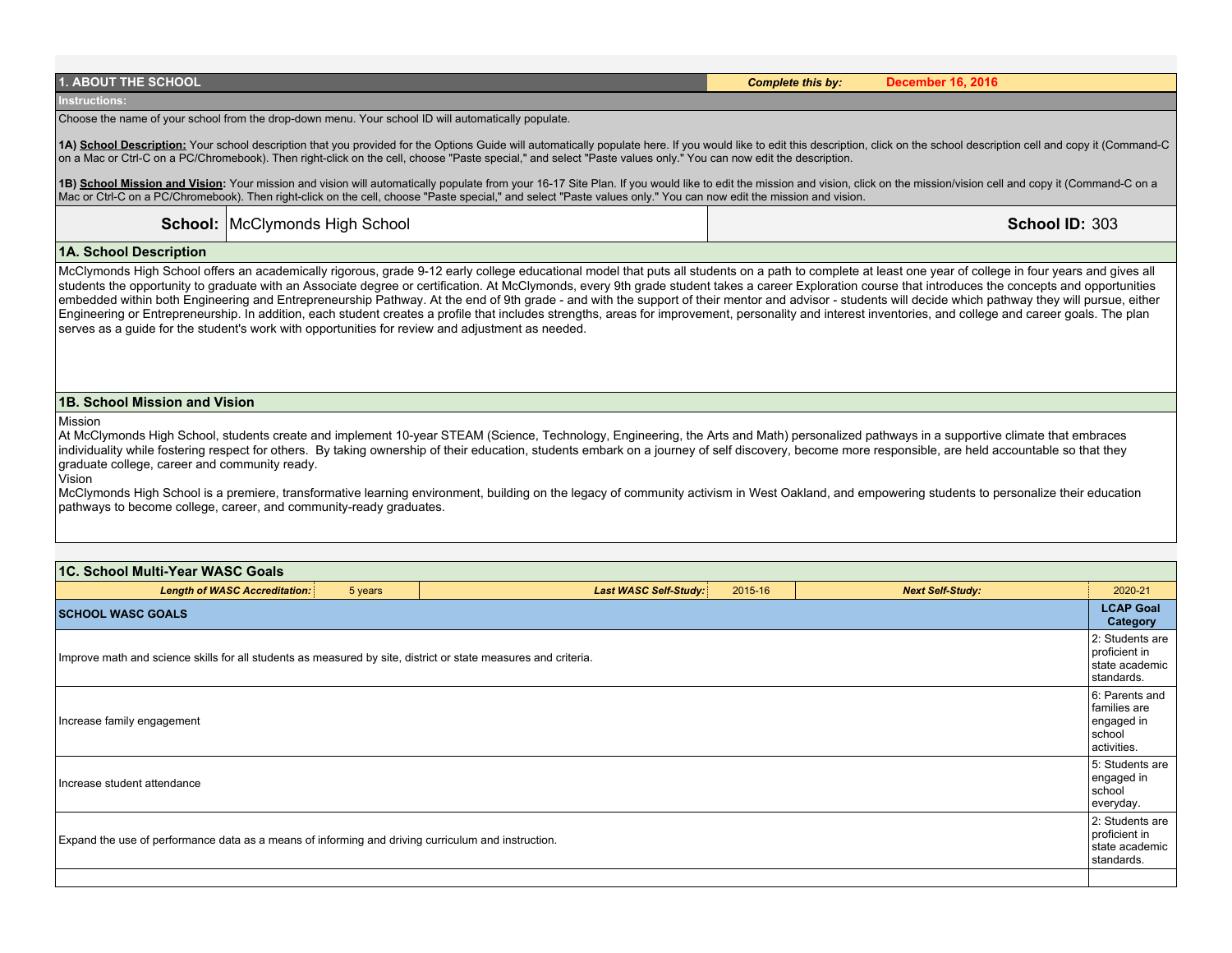| <b>1D. School Demographics</b>                  |                                 |                                   |                          |                     |                       |                             |                           |                       |                  |
|-------------------------------------------------|---------------------------------|-----------------------------------|--------------------------|---------------------|-----------------------|-----------------------------|---------------------------|-----------------------|------------------|
| <b>Special Populations</b>                      | % Male                          | % Female                          | % Oakland Residents      | % LCFF              | % English<br>Learners | % LTEL                      | % SPED<br><b>RSP</b>      | % SPED Mild- Moderate | % SPED Severe    |
|                                                 | 51.6%                           | 48.4%                             | <b>TBD</b>               | <b>TBD</b>          | 8.0%                  | <b>TBD</b>                  | <b>TBD</b>                | <b>TBD</b>            | <b>TBD</b>       |
| <b>Student Population by</b><br>Race/Ethnicity  | African-<br>American            | American<br>Indian/Alaskan Native | Asian                    | Hispanic/Latino     | Filipino              | Pacific/<br><b>Islander</b> | Caucasian                 | <b>Multiracial</b>    | <b>Newcomers</b> |
|                                                 | 78.7%                           | 0.3%                              | 5.5%                     | 6.6%                |                       | 0.5%                        | 4.7%                      | 1.4%                  | <b>TBD</b>       |
|                                                 |                                 |                                   |                          |                     |                       |                             |                           |                       |                  |
| 1E. School Performance Data                     |                                 |                                   |                          |                     |                       |                             |                           |                       |                  |
|                                                 | <b>Indicator</b>                |                                   | 13-14 School             | 14-15 School        | 15-16 School          | 16-17 School                | 15-16 District<br>Average | 15-16 State Average   |                  |
| Linked Learning Pathways (All Students)         |                                 |                                   | 4.2%                     | 34.1%               | 47.6%                 | 38.4%                       | 53.3%                     | 41.8%                 |                  |
| Linked Learning Pathways (Grade 10)             |                                 |                                   | 0.0%                     | 40.0%               | 40.2%                 | 38.5%                       | 57.0%                     | 58.1%                 |                  |
| <b>Graduate Outcomes</b>                        |                                 | 13-14 School                      | <b>14-15 School</b>      | 15-16 School        | 16-17 School          | 15-16 District<br>Average   | 15-16 State Average       |                       |                  |
| Four-Year Cohort Graduation Rate (All Students) |                                 |                                   | 64.3%                    | 64.5%               |                       |                             | <b>TBD</b>                | <b>TBD</b>            |                  |
| Four-Year Cohort Dropout (All Students)         |                                 |                                   | 25.0%                    | 30.6%               |                       |                             | <b>TBD</b>                | <b>TBD</b>            |                  |
| Four-Year Cohort Dropout (English Learners)     |                                 |                                   | 100.0%                   | 50.0%               |                       |                             | <b>TBD</b>                | <b>TBD</b>            |                  |
| Four-Year Cohort Dropout (SPED)                 |                                 |                                   | 37.5%                    | 37.5%               |                       |                             | <b>TBD</b>                | <b>TBD</b>            |                  |
| <b>Percent of Students Leaving</b>              |                                 |                                   | 11.5%                    | 11.5%               | <b>TBD</b>            | <b>TBD</b>                  | <b>TBD</b>                | <b>TBD</b>            |                  |
| On Track to Graduate (Grade 9)                  |                                 |                                   | <b>TBD</b>               | 39.7%               | 10.2%                 | 62.5%                       | 46.7%                     | <b>TBD</b>            |                  |
| On Track to Graduate (Grade 10)                 |                                 |                                   | <b>TBD</b>               | 28.3%               | 35.4%                 | 32.1%                       | 33.6%                     | <b>TBD</b>            |                  |
| On Track to Graduate (Grade 11)                 |                                 |                                   | <b>TBD</b>               | 33.3%               | 27.9%                 | 29.6%                       | 35.4%                     | <b>TBD</b>            |                  |
| On Track to Graduate (Grade 12)                 |                                 |                                   | <b>TBD</b>               | 72.9%               | 63.4%                 | 40.3%                       | 44.8%                     | <b>TBD</b>            |                  |
| A-G Completion (Grade C or Better)              |                                 |                                   | 61.1%                    | 68.3%               | 52.8%                 | <b>TBD</b>                  | 51.2%                     | <b>TBD</b>            |                  |
| A-G Completion (African American Students)      |                                 |                                   | 57.6%                    | 67.6%               | 53.3%                 | <b>TBD</b>                  | 33.6%                     | <b>TBD</b>            |                  |
| A-G Completion (Special Education Students)     |                                 |                                   | 40.0%                    | 33.3%               | 28.6%                 | <b>TBD</b>                  | 15.6%                     | <b>TBD</b>            |                  |
| A-G Completion (English Learners)               |                                 |                                   |                          | 0.0%                |                       | <b>TBD</b>                  | 33.9%                     | <b>TBD</b>            |                  |
| A-G Completion (Foster Youth)                   |                                 |                                   | $\overline{\phantom{a}}$ |                     |                       |                             | 20.8%                     | <b>TBD</b>            |                  |
|                                                 | <b>Post-Secondary Readiness</b> |                                   | 13-14 School             | <b>14-15 School</b> | 15-16 School          | 16-17 School                | 15-16 District<br>Average | 15-16 State Average   |                  |
| AP Course Access (All Students)                 |                                 |                                   | 37.1%                    | 34.0%               | 33.5%                 | <b>TBD</b>                  | 25.7%                     | <b>TBD</b>            |                  |

*Average 15-16 State Average*

AP Course Access (African American Students) 34.4% 34.3% 32.2% TBD 14.3% TBD AP Exam Pass Rate (Score of 3 or Better) 1.4% 1.4% 2.8% 0.5% TBD 0.079 TBD 0.079 TBD % of Seniors with GPA > 3.5 2.5% 10.4% TBD TBD TBD TBD Average SRI Reading Level, Grade 11 12.0 12.0% 32.1% TBD TBD TBD TBD TBD TBD TBD TBD Average SRI Reading Level, Grade 12 TBD TBD TBD TBD TBD TBD Dual Enrollment with Community College ---- 7.9% TBD TBD TBD TBD Dual Enrollment (Grade C or Better) TBD TBD TBD TBD TBD TBD 82.4% TBD TBD TBD TBD TBD Number of Students Enrolling in Four-Year Colleges and the students 38.9% TBD TBD TBD TBD TBD TBD TBD TBD TBD Number of Students Enrolling in Two-Year Colleges 50.0% TBD TBD TBD TBD TBD **Climate and Culture** *13-14 School 14-15 School 15-16 School 16-17 School 15-16 District* 

Chronic Absence (All Students) 12.1% | 12.1% | 13.8% | 10.4% | 21.2% | 11.2% | 11.2% TBD Chronic Absence (Special Education Students) 19.3% 20.6% 25.0% 35.6% 18.7% TBD Chronic Absence (Foster Youth) 37.5% 11.1% 25.0% 46.2% 19.2% TBD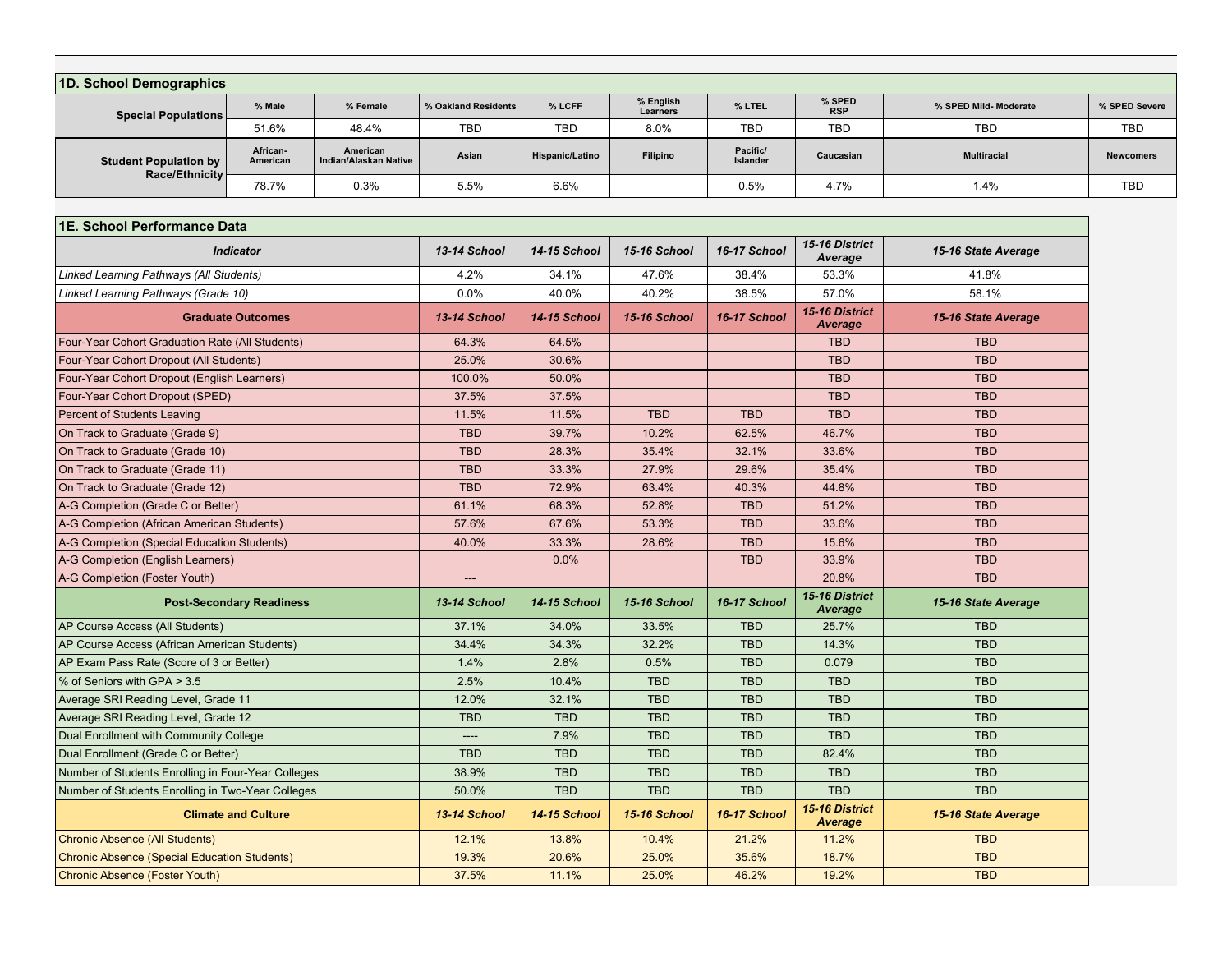| <b>Suspension Rate</b>                                             | 20.2%        | 16.1%               | 16.8%        | 8.7%         | <b>TBD</b>                       | <b>TBD</b>          |
|--------------------------------------------------------------------|--------------|---------------------|--------------|--------------|----------------------------------|---------------------|
| No Suspensions (African American Males)                            | 73.6%        | 82.3%               | 82.0%        | 92.0%        | 91.2%                            | <b>TBD</b>          |
| No Suspensions (Foster Youth)                                      | 87.5%        | 73.7%               | 78.9%        | 93.7%        | 86.6%                            | <b>TBD</b>          |
| California Healthy Kids Survey Parent Participation Rate           | 46.4%        | 40.3%               | 40.3%        | 30.3%        | <b>TBD</b>                       | <b>TBD</b>          |
| <b>Rigorous Academics</b>                                          | 13-14 School | <b>14-15 School</b> | 15-16 School | 16-17 School | <b>15-16 District</b><br>Average | 15-16 State Average |
| English Learner Reclassification Rate                              | 0.0%         | 60.0%               | $0.0\%$      | <b>TBD</b>   | 13.2%                            | <b>TBD</b>          |
| Long Term English Learner Reclassification Rate                    | 0.0%         | 50.0%               | 0.0%         | <b>TBD</b>   | 17.1%                            | <b>TBD</b>          |
| SBAC Proficiency (ELA)                                             | n/a          | 12.0%               | <b>TBD</b>   | <b>TBD</b>   | 19.5%                            | <b>TBD</b>          |
| <b>SBAC Proficiency (Math)</b>                                     | n/a          | 4.0%                | <b>TBD</b>   | <b>TBD</b>   | 14.7%                            | <b>TBD</b>          |
| % of Students At or Above Grade Level in Reading Proficiency (SRI) | 17.3%        | 30.1%               | 19.5%        | TBD.         | 23.9%                            | <b>TBD</b>          |

| 2. NEEDS ASSESSMENT (three-year cycle)  |                                                                                                                                                                                                                                                                                                                                                                                                                                                                                                                                                                                                                                                                                                                | <b>Complete this by:</b>                                                                                                                                                                                                                                                                                                                                                                                                                                                                                                                                                                        | <b>December 16, 2016</b> |                                                            |  |  |  |
|-----------------------------------------|----------------------------------------------------------------------------------------------------------------------------------------------------------------------------------------------------------------------------------------------------------------------------------------------------------------------------------------------------------------------------------------------------------------------------------------------------------------------------------------------------------------------------------------------------------------------------------------------------------------------------------------------------------------------------------------------------------------|-------------------------------------------------------------------------------------------------------------------------------------------------------------------------------------------------------------------------------------------------------------------------------------------------------------------------------------------------------------------------------------------------------------------------------------------------------------------------------------------------------------------------------------------------------------------------------------------------|--------------------------|------------------------------------------------------------|--|--|--|
| 2A. Schoolwide Strengths and Challenges |                                                                                                                                                                                                                                                                                                                                                                                                                                                                                                                                                                                                                                                                                                                |                                                                                                                                                                                                                                                                                                                                                                                                                                                                                                                                                                                                 |                          |                                                            |  |  |  |
| <b>Instructions:</b>                    | Task: Identify school strengths and challenges related to each focal area, and choose your highest leverage challenge.<br>• What strengths and challenges do you see in your 16-17 SPF?<br>• Do a deeper dive using the Data Dashboard and any site-specific data or observations. Where are you achieving or exceeding your goals? Where are you not meeting<br>your goals?<br>IMPORTANT: Be sure to discuss strengths and challenges related to the performance of your low-income students, English learners, foster youth, students with disabilities,<br>African-American students, Latino students, and other subgroups.<br>Tip: To enter a space between strengths or challenges, click "Ctrl + Enter." |                                                                                                                                                                                                                                                                                                                                                                                                                                                                                                                                                                                                 |                          |                                                            |  |  |  |
| <b>Focal Area</b>                       | <b>Strengths</b>                                                                                                                                                                                                                                                                                                                                                                                                                                                                                                                                                                                                                                                                                               | <b>Challenges</b><br>(List all challenges impacting each focal area.)                                                                                                                                                                                                                                                                                                                                                                                                                                                                                                                           |                          | <b>Highest Leverage Challenge</b><br>(List one challenge.) |  |  |  |
| <b>Graduate Outcomes</b>                | 81% Graduation rate (16% point increase)<br>Ninth Grade On Track to Graduate 63% (53%)<br>point increase)<br>68% A-G completion<br>85% Male graduation rate                                                                                                                                                                                                                                                                                                                                                                                                                                                                                                                                                    | 65% School-wide Graduation rate and<br>31% school-wide drop out rate<br>50% Graduation rate for females and 40%<br>drop out rate for females<br>38% Graduation rate for Special Education<br>students and 37.5% drop out rate<br>32% Tenth Grade On-Track to Graduate<br>rate: 69% Tenth Graders with 2.0 or better GPA:<br>38% Tenth Graders with C or better in Math and<br>147% with C or better in ELA.<br>30% Eleventh Grade On-Track to<br>Graduate rate; 53% A-G Completion rate; 71%<br>Eleventh Graders with 2.0 or better GPA; 48% C<br>or better on Math and 44% C nor better in ELA |                          | 70% Graduation rate and 20% drop out rate for females      |  |  |  |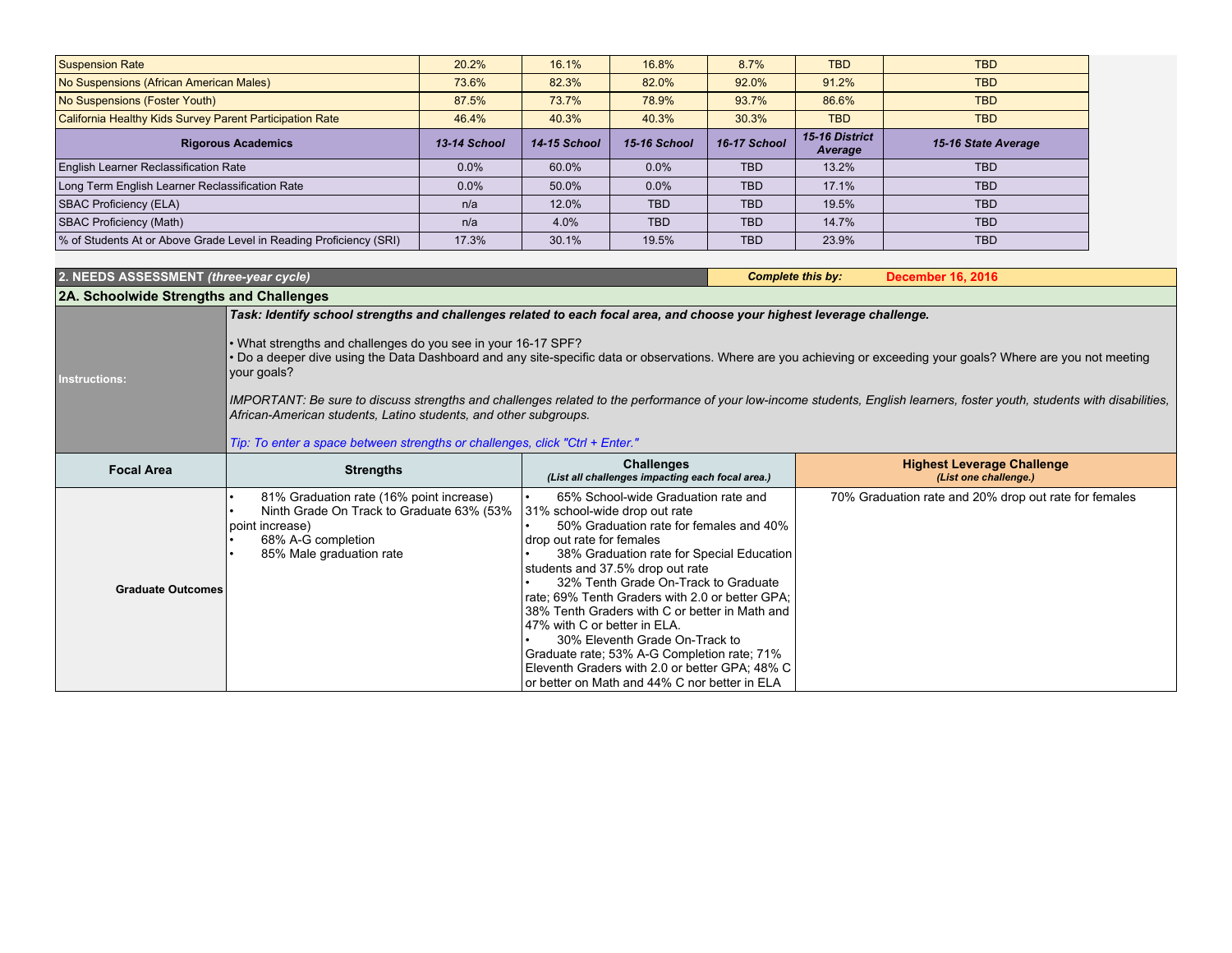| <b>Post-Secondary Readiness</b> | 20% of students enrolled in college level<br>courses (2015-16)<br>Increased Internship opportunity (OUSD<br>Pathwy 14, Intel increased from 9 to 15 students &<br>GA Tech from 2 to 4)<br>Oakland Fire Department Partnership: 29<br>students (10-12 grades)<br>2015/16 11th graders 16.3% at/above grade<br>level for SRI, 2016/17 and 12th graders are at 27%<br>at/above grade level<br>Current 11th Graders are at 19.7% at/above<br>grade level<br>2015/16 12th graders are at 25% at/above<br>grade level<br>34% of studentsa have access to AP courses<br>(last year we were at 28%) | 4.4% of juniors are college ready as<br>Identified by SAT (2015-16)<br>28% of 10-12 grade students are enrolled<br>in 1 or more Advanced Placement classes.<br>.5% AP exam rate (students earning a<br>score of 3 or better.)<br>We need data points for writing (HWT,<br>SBAC writing) in order determine root causes for<br>low AP Exam pass rates<br>Decrease in dual enrollment offerings,<br>which impacted dual enrollment numbers and<br>participation        | 4.4% of juniors are college ready as identified by SAT (2015-16) |
|---------------------------------|---------------------------------------------------------------------------------------------------------------------------------------------------------------------------------------------------------------------------------------------------------------------------------------------------------------------------------------------------------------------------------------------------------------------------------------------------------------------------------------------------------------------------------------------------------------------------------------------|----------------------------------------------------------------------------------------------------------------------------------------------------------------------------------------------------------------------------------------------------------------------------------------------------------------------------------------------------------------------------------------------------------------------------------------------------------------------|------------------------------------------------------------------|
| <b>Climate and Culture</b>      | Students who are celebrated through PBIS and<br>school-wide recognition exhibit more positive<br>behaviors.Data: URF, Suspensions, CHKS,<br><b>Attendance</b>                                                                                                                                                                                                                                                                                                                                                                                                                               | 17% out of School Suspension rate<br>20% out of school suspension rate for<br>African Americans:<br>22% out of school suspension rate for<br>students with disabilities.<br>21% Chronic absences for all students<br>36% Chronic absences for Special<br><b>Education Students</b><br>46% Chronic Absence for foster youth<br>17.6% teacher retention rate after 3 years.                                                                                            | 21.2% Chronic absences for all students                          |
| <b>Rigorous Academics</b>       | 27% of juniors met or exceeded standards on<br>SBAC ELA versues 20% of juniors districtwide.                                                                                                                                                                                                                                                                                                                                                                                                                                                                                                | 6.5% of juniors met or exceeded<br>standards on SBAC Math versus 15% of juniors<br>districtwide<br>20% of students scored at or above grade<br>level in reading proficiency as measured by the<br>SRI versus 24% districtwide<br>3% of ninth graders met or exceeded<br>grade level standard as measured by SMI<br>26% of 10th graders reading at or above<br>grade level as measured by SRI<br>31% of juniors reading at or above grade<br>level as measured by SRI | 6.5% of juniors met or exceeded standards on the SBAC for math   |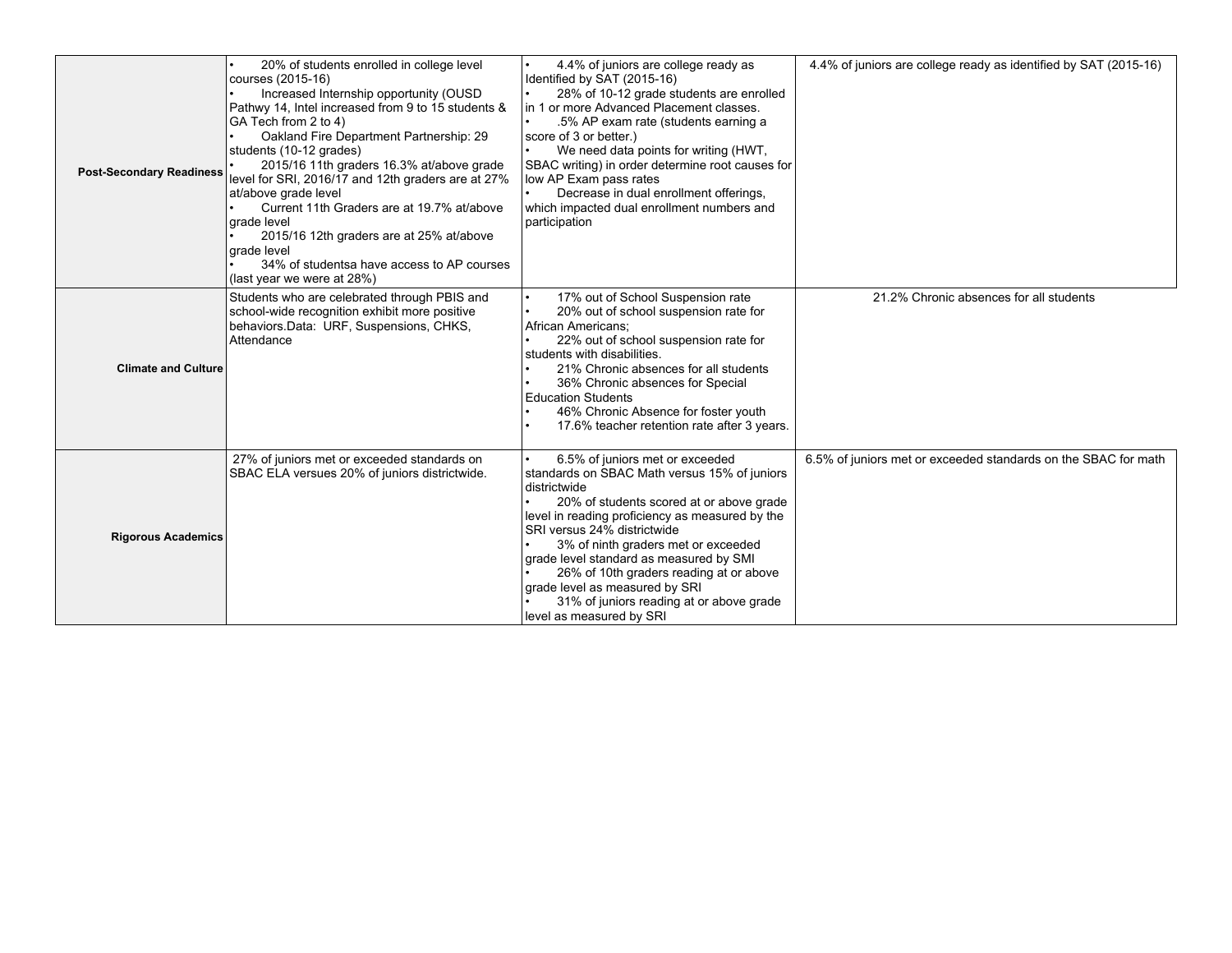| Pathway Development             | <b>Engineering Pathway</b><br>73 Tenth graders enrolled Intro to Engineering<br>Design<br>25 Juniors enrolled in Principles of<br>Engineering<br>Adding an additional 11th grade course, Digital<br>Electronics                                                                                                                                                                                                                                                                                                                                                                                                                                                                                                                                                                                                                                                                                                   | Implement a pathway to meet the needs of<br>the students not enrolled in the engineering<br>pathway<br>Ensure equity within both pathways<br>Recruiting, retaining and developing highly<br>qualified teachers to meet the pathway needs of<br>our students (Engineering, Entrepreneurship<br>and STEAM)<br>Finding concurrent enrollment teachers to<br>teach at the high school level<br>Collaborative planning for Project based<br>learning<br>Standardizing the grading policy across all<br>disciplines (moving from content based to<br>cognitive skills) and transparency to students<br>and parents.<br>Identify and establish advisory board of<br>industry representatives to support pathway<br>development and relevancy. | Recruiting, retaining and developing highly qualified teachers to<br>meet the pathway needs of our students (Engineering,<br>Entrepreneurship and STEAM)                                                                                                                                                               |                                        |  |  |
|---------------------------------|-------------------------------------------------------------------------------------------------------------------------------------------------------------------------------------------------------------------------------------------------------------------------------------------------------------------------------------------------------------------------------------------------------------------------------------------------------------------------------------------------------------------------------------------------------------------------------------------------------------------------------------------------------------------------------------------------------------------------------------------------------------------------------------------------------------------------------------------------------------------------------------------------------------------|----------------------------------------------------------------------------------------------------------------------------------------------------------------------------------------------------------------------------------------------------------------------------------------------------------------------------------------------------------------------------------------------------------------------------------------------------------------------------------------------------------------------------------------------------------------------------------------------------------------------------------------------------------------------------------------------------------------------------------------|------------------------------------------------------------------------------------------------------------------------------------------------------------------------------------------------------------------------------------------------------------------------------------------------------------------------|----------------------------------------|--|--|
|                                 | 2B. Schoolwide Root Cause Analysis from Measure N Design                                                                                                                                                                                                                                                                                                                                                                                                                                                                                                                                                                                                                                                                                                                                                                                                                                                          |                                                                                                                                                                                                                                                                                                                                                                                                                                                                                                                                                                                                                                                                                                                                        |                                                                                                                                                                                                                                                                                                                        |                                        |  |  |
| Instructions:                   | Task: For your highest leverage challenge in each focal area, think about the root cause(s) of some of the<br>challenges you identified above.<br>• For each priority, identify at least one root cause for a challenge you listed above.<br>• Focus on causes that the school can control or influence (e.g., we do not consistently provide intervention for low-<br>performing students) rather than larger societal causes (e.g., race, poverty).<br><b>Root Cause Analysis Primer.</b><br>Be sure to consider multiple types of data as you identify root causes, and explicitly consider broad, systemic root<br>causes if your school is not meeting performance goals on multiple indicators.<br>Note: This section has been pre-populated with your root cause analysis from your current plan. You may need to<br>revise this analysis to align it to the highest leverage challenge you've identified. |                                                                                                                                                                                                                                                                                                                                                                                                                                                                                                                                                                                                                                                                                                                                        |                                                                                                                                                                                                                                                                                                                        |                                        |  |  |
| <b>Focal Area</b>               | <b>Highest Leverage Challenge</b><br>(will autopopulate from the table above)                                                                                                                                                                                                                                                                                                                                                                                                                                                                                                                                                                                                                                                                                                                                                                                                                                     | Root Cause Analysis of Highest Leverage Challenge                                                                                                                                                                                                                                                                                                                                                                                                                                                                                                                                                                                                                                                                                      |                                                                                                                                                                                                                                                                                                                        |                                        |  |  |
| <b>Graduate Outcomes</b>        | 70% Graduation rate and 20% drop out rate for females                                                                                                                                                                                                                                                                                                                                                                                                                                                                                                                                                                                                                                                                                                                                                                                                                                                             | Inconsistent use of data to drive instruction and meet the varying academic needs of students<br>Inconsistent use of formative assessments to track student progress over time<br>Inconsistent implementation of rigorous tasks in lesson planning (and feedback) and lack of cognitive<br>student engagement as required by Common Core Standards<br>Inconsistent implementation of teacher observation and feedback systems<br>Inconsistent support for and emphasis on literacy and language instruction<br>Lack of school-wide systems and structures to transition and support English language learners and                                                                                                                      |                                                                                                                                                                                                                                                                                                                        |                                        |  |  |
| <b>Post-Secondary Readiness</b> | 4.4% of juniors are college ready as identified by<br>SAT (2015-16)                                                                                                                                                                                                                                                                                                                                                                                                                                                                                                                                                                                                                                                                                                                                                                                                                                               | students with special needs.<br>The school has not implemented a consistent system on aligning instruction to relevant SAT and Common<br>Core standards.<br>Progress toward college and career readiness goals has not been systematically communicated to<br>students and families.<br>The school has not implemented a consistent system for tracking and making up credit.<br>The school has not yet implemented comprehensive and individualized academic plans for all students.<br>The school has not yet identified prerequisites for AP enrollment and not all AP teachers received formal<br>training.                                                                                                                        |                                                                                                                                                                                                                                                                                                                        |                                        |  |  |
| <b>Climate and Culture</b>      | 21.2% Chronic Absences for all students.                                                                                                                                                                                                                                                                                                                                                                                                                                                                                                                                                                                                                                                                                                                                                                                                                                                                          | The school has not implemented a strategic communication plan.<br>restorative and is understood by all students and staff.<br>achievement gaps and on-track improvements.                                                                                                                                                                                                                                                                                                                                                                                                                                                                                                                                                              | The school has not implemented a strategic attendance system in which all stakeholders can articulate.<br>The school has not implemented a strategic schoolwide behavior system that is culturally responsive and<br>The school has not implemented a systematic RTI process that targets attendance, credit recovery, | Personalized<br><b>Student Support</b> |  |  |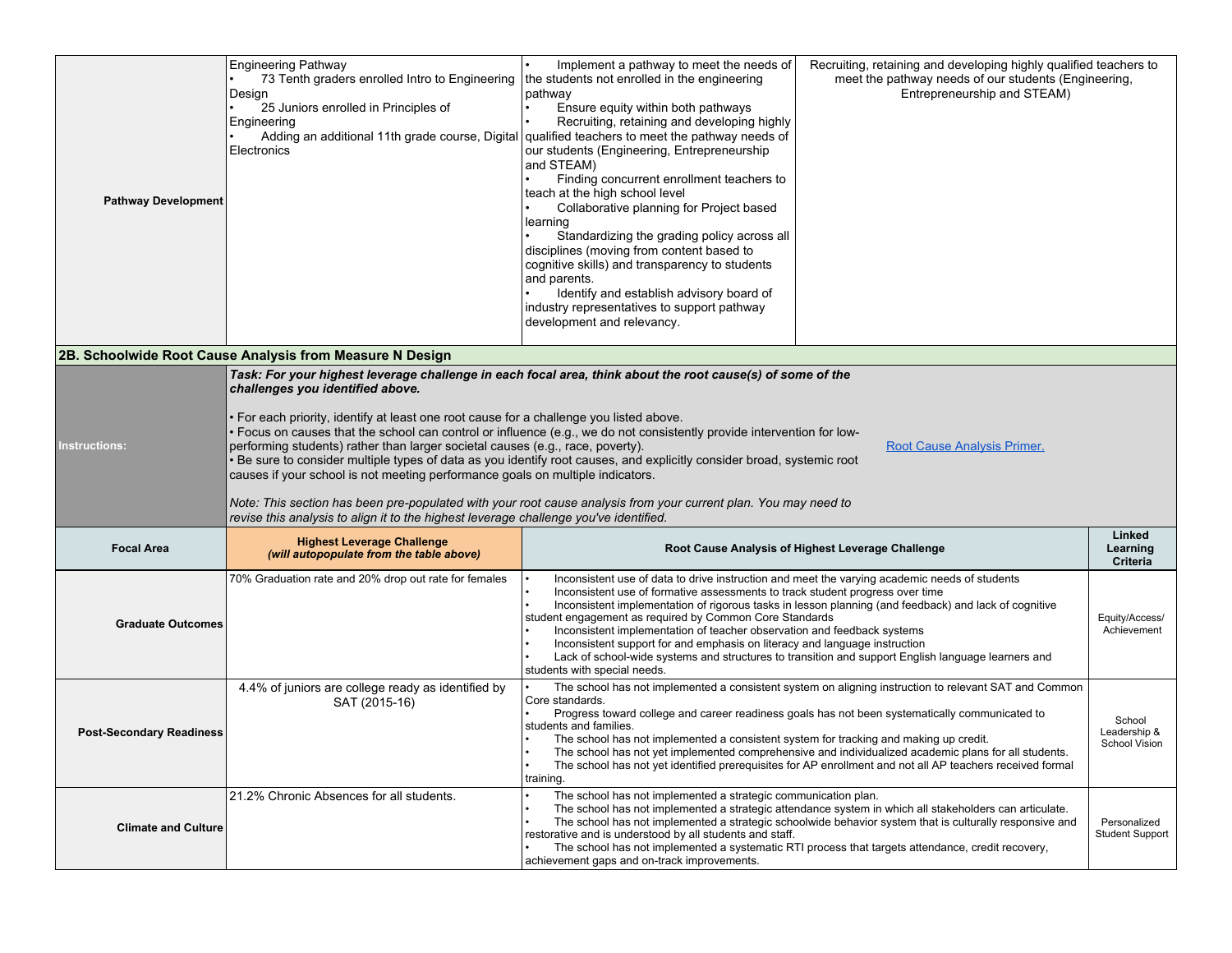| <b>Rigorous Academics</b>                                                                                                                                                                                                                                                                                                                                                                                                                                                                                      | 6.5% of juniors met or exceeded standards on the SBAC<br>for Math                                                                                                                                                                                                                                                                                                                                                                                                                                                     | Inconsistent use of data to drive instruction and meet the varying academic needs of students<br>Inconsistent use of formative assessments to track student progress over time<br>Inconsistent implementation of rigorous tasks in lesson planning (and feedback) and lack of cognitive<br>student engagement as required by Common Core Standards<br>Academic Core:<br>Inconsistent implementation of teacher observation and feedback systems<br>Inconsistent support for and emphasis on literacy and language instruction<br>Lack of school-wide systems and structures to transition and support English language learners and<br>students with special needs. |                                             |                                                                                                                                                                                                                                                                        |  |  |  |  |
|----------------------------------------------------------------------------------------------------------------------------------------------------------------------------------------------------------------------------------------------------------------------------------------------------------------------------------------------------------------------------------------------------------------------------------------------------------------------------------------------------------------|-----------------------------------------------------------------------------------------------------------------------------------------------------------------------------------------------------------------------------------------------------------------------------------------------------------------------------------------------------------------------------------------------------------------------------------------------------------------------------------------------------------------------|---------------------------------------------------------------------------------------------------------------------------------------------------------------------------------------------------------------------------------------------------------------------------------------------------------------------------------------------------------------------------------------------------------------------------------------------------------------------------------------------------------------------------------------------------------------------------------------------------------------------------------------------------------------------|---------------------------------------------|------------------------------------------------------------------------------------------------------------------------------------------------------------------------------------------------------------------------------------------------------------------------|--|--|--|--|
| <b>Pathway Development</b>                                                                                                                                                                                                                                                                                                                                                                                                                                                                                     | Recruiting, retaining and developing highly qualified<br>teachers to meet the pathway needs of our students<br>(Engineering, Entrepreneurship and STEAM)                                                                                                                                                                                                                                                                                                                                                              | The school has not yet hired a Pathway Coach<br>The school has not yet established common planning time for pathway teachers<br>The school has not yet established consistent observation and feedback systems<br>The school has not implemented personalized professional learning opportunities to meet the varying<br>Academic Core:<br>needs of pathway teachers<br>The school has not established recruiting and marketing strategies designed to recruit highly qualified<br>teachers in engineering, entrepreneurship or STEM fields.                                                                                                                        |                                             |                                                                                                                                                                                                                                                                        |  |  |  |  |
| 2C. Current Strategy Analysis                                                                                                                                                                                                                                                                                                                                                                                                                                                                                  |                                                                                                                                                                                                                                                                                                                                                                                                                                                                                                                       |                                                                                                                                                                                                                                                                                                                                                                                                                                                                                                                                                                                                                                                                     |                                             |                                                                                                                                                                                                                                                                        |  |  |  |  |
| Task: For each of your current strategies, assess whether or not the strategy has been implemented with fidelity and whether there is currently evidence of its<br>effectiveness.<br><b>Instructions:</b><br>In the analysis section, discuss any barriers to implementation and reflect on when and how you expect to see evidence of effectiveness. If you have not implemented a<br>strategy or if you are not seeing evidence that it is effective, discuss what you will change in 17-18 to address this. |                                                                                                                                                                                                                                                                                                                                                                                                                                                                                                                       |                                                                                                                                                                                                                                                                                                                                                                                                                                                                                                                                                                                                                                                                     |                                             |                                                                                                                                                                                                                                                                        |  |  |  |  |
|                                                                                                                                                                                                                                                                                                                                                                                                                                                                                                                | <b>Current 16-17 Strategies</b>                                                                                                                                                                                                                                                                                                                                                                                                                                                                                       | <b>Fully</b><br>Implemented?                                                                                                                                                                                                                                                                                                                                                                                                                                                                                                                                                                                                                                        | <b>Evidence of</b><br><b>Effectiveness?</b> | Analysis of Strategy Implementation and Effectiveness                                                                                                                                                                                                                  |  |  |  |  |
| <b>Schoolwide Instructional</b><br><b>Improvement Strategy:</b>                                                                                                                                                                                                                                                                                                                                                                                                                                                | Through the school-wide implementation of AVID WICOR Not Yet<br>strategies, we will utilize PD, grade level mtgs. and dept.<br>mtgs. to introduce, practice, and calibrate academic<br>discourse (collaborative strategies) and writing strategies<br>across grades and content areas. ILT and Admin will<br>utilize the AVID "look for's" to gauge students' success<br>and teacher implementation. Specifically, we will focus on<br>writing, collaboration and reading strategies school wide.                     |                                                                                                                                                                                                                                                                                                                                                                                                                                                                                                                                                                                                                                                                     | Not Yet                                     | Focus on: writing, collaboration, reading; have done PD on the strategies; waiting to gather<br>data on effectiveness upon review of lesson plans and classroom observations                                                                                           |  |  |  |  |
| <b>Culture &amp; Climate</b><br><b>Improvement Strategy:</b>                                                                                                                                                                                                                                                                                                                                                                                                                                                   | We will utilize both OUSD and Community partners to<br>recruit highly-qualified teachers. We will assign each new<br>teacher a mentor teacher and an Academic coach to<br>provide a layer of support. The Admin team will maintain<br>a group of teachers to regularly observe and provide<br>feedback. In addition, we will equip all teachers with<br>trauma informed practices through monthly PD. As a staff<br>we will develop a PBIS structure to establish and hold<br>positive culture though out the year.   | Yes                                                                                                                                                                                                                                                                                                                                                                                                                                                                                                                                                                                                                                                                 | Yes                                         | Several PBIS strategies, including Mack Bucks and 6 week village meetings have<br>been successful. Due to high teacher attrition rates students have experienced an<br>inequitable experience from classroom to classroom in a positive and supportive<br>environment. |  |  |  |  |
| <b>Pathway Development</b><br>Strategy:                                                                                                                                                                                                                                                                                                                                                                                                                                                                        | All 9th Graders will participate in the STEAM Exploration<br>Course to prepare for their selection of and participation<br>in a pathway (Engineering or Entrepreneurship). This<br>class is the introductory pathway class. All incoming 9th<br>grades have the opportunity to participate in Summer<br>Bridge.                                                                                                                                                                                                       | Yes                                                                                                                                                                                                                                                                                                                                                                                                                                                                                                                                                                                                                                                                 | Yes                                         | All 9th grade students are enrolled in STEAM exploration. The class has been effective as a<br>computer science class. About 60% of the 100 ninth graders attended Summer Bridge.<br>Summer bridge impacted culture and climate more than pathway development          |  |  |  |  |
| Design Feature #1<br>(New/Emerging):                                                                                                                                                                                                                                                                                                                                                                                                                                                                           | The 9th Grade Academy provides an opportunity for<br>intentional support through mentors, counselor, admin,<br>personalized learning time, and advisory. The 9th grade<br>teacher team will have designated common prep period to<br>collaborate and co-construct integrated unit plans.                                                                                                                                                                                                                              | Yes                                                                                                                                                                                                                                                                                                                                                                                                                                                                                                                                                                                                                                                                 | Yes                                         | The Ninth Grade Academy teachers plan 8th period. However the common planning could<br>have been better utilized for collaborative planning for the grade level.                                                                                                       |  |  |  |  |
|                                                                                                                                                                                                                                                                                                                                                                                                                                                                                                                | Each grade level will be required to participate in a level<br>of work-based learning opportunity. 9/10th grade students<br>will explore this options, while 11/12th grade students will<br><b>Design Feature #2</b> engage in internship opportunities. Likewise, all students<br>(New/Emerging): will participate in service learning opportunities. At the<br>end of each semester, students will be required to share<br>their experiences with their learning community through<br>shared practices and rubrics. | No                                                                                                                                                                                                                                                                                                                                                                                                                                                                                                                                                                                                                                                                  | Not Yet                                     | Present: internships; not sure if all students are impacted<br>Evidence: feedback from seminars, student engagement around internships Students<br>presentd their summer experiences at the week one assemblies                                                        |  |  |  |  |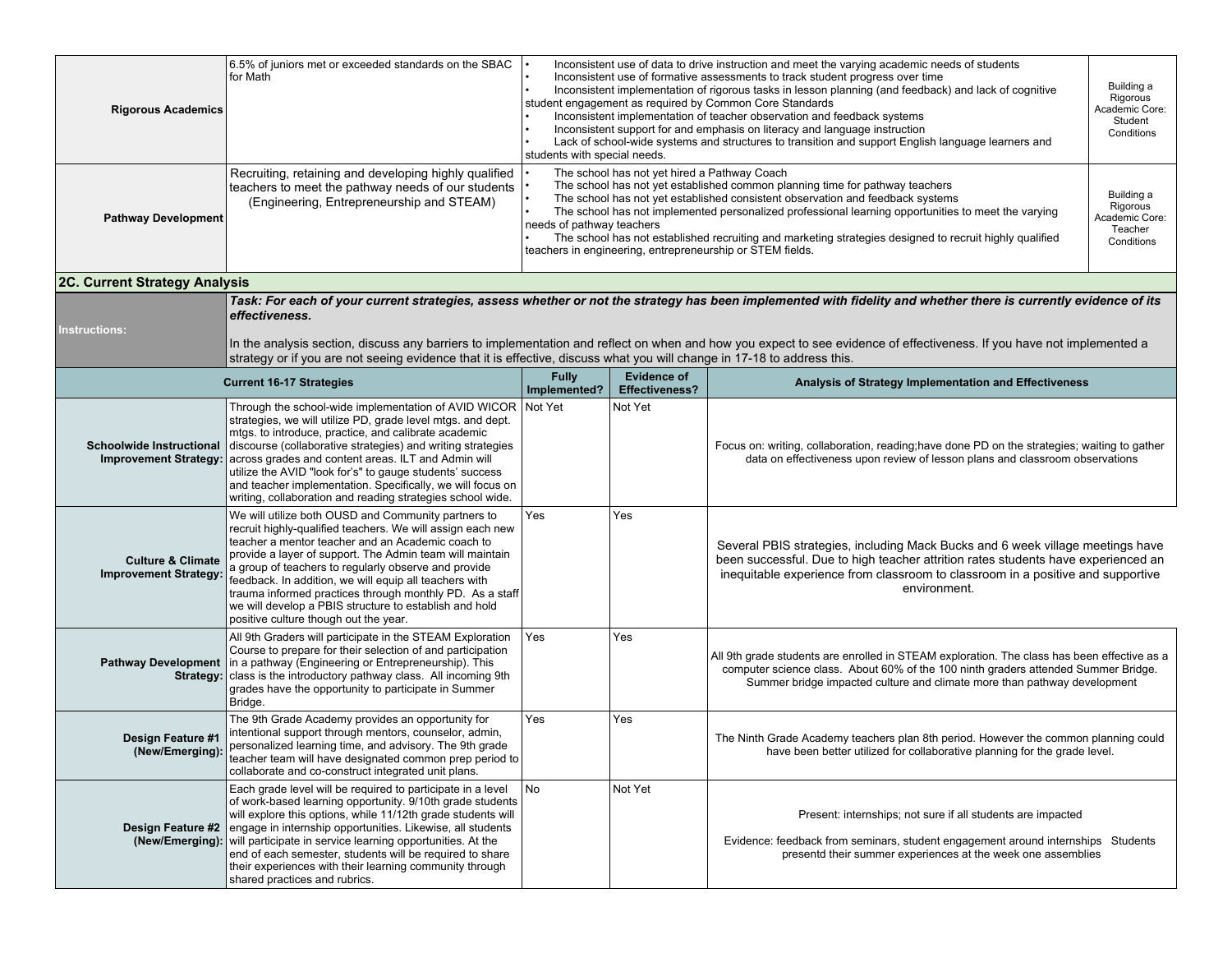| Design Feature #3<br>(New/Emerging):          | All 9th grade students will complete a STEAM exploration   Yes<br>course so that they can make an informed decision at the<br>end of second semester about their 10th grade pathway--<br>Engineering or STEAM related to the summer bridge and<br>extended through afterschool program.                                                                                                                                                                                                                                               |         | Yes     | All Ninth Grade students are enrolled in STEAM exploration and 60% participated in<br>Summer Bridge.                                                                                                                                                                                                                                                                                                                                                                                                                                                                                                                                                 |
|-----------------------------------------------|---------------------------------------------------------------------------------------------------------------------------------------------------------------------------------------------------------------------------------------------------------------------------------------------------------------------------------------------------------------------------------------------------------------------------------------------------------------------------------------------------------------------------------------|---------|---------|------------------------------------------------------------------------------------------------------------------------------------------------------------------------------------------------------------------------------------------------------------------------------------------------------------------------------------------------------------------------------------------------------------------------------------------------------------------------------------------------------------------------------------------------------------------------------------------------------------------------------------------------------|
|                                               | We will utilize both AVID and WICOR strategies to<br><b>Signature Element #1</b> provide inquiry-based collaborative strategies in which<br>(Established): students engage in rigorous lessons with the appropriate<br>levels of support.                                                                                                                                                                                                                                                                                             | Not Yet | Not Yet | We will utilize both AVID and WICOR strategies (WCR) to provide inquiry-based<br>collaborative strategies in which students engage in rigorous lessons with the appropriate<br>levels of support. This should probably change as we need to focus on the basics for our<br>teachers. Back to lesson planning and implementation. Reflected by the PD plan.                                                                                                                                                                                                                                                                                           |
| <b>Signature Element #2</b><br>(Established): | The rotating block schedule allows time for students to<br>take their required A-G courses, while taking advantage<br>of the time to remediate and or excel their learning. In<br>addition, it provides the site opportunity to offer a wider-<br>range of courses in order to offer a competitive program<br>for our students. Moreover, the 8 blocks provides time for<br>work-based learning opportunities without jeopardizing A-<br>G completion. Additionally, it offers teachers time to<br>collaborate within the school day. | Yes     | Yes     | All students enrolled in a block schedule. Students are provided extended time to remediate<br>and enrich                                                                                                                                                                                                                                                                                                                                                                                                                                                                                                                                            |
| <b>Signature Element #3</b><br>(Established): | Through weekly PD, teachers will engage in cycle of<br>continuous improvement around the WICOR strategies<br>and social/emotional competencies needed for<br>collaborative structures. Specifically, grade level teams<br>and departments will use student work to gauge and hone<br>best practices in writing, inquiry, organization, reading,<br>and collaboration.                                                                                                                                                                 | Not Yet | Not Yet | Barriers to implementation: having time for admin to plan and involving ILT in the<br>planning; structures not yet in place for teachers to conduct COIs (framework for analysis,<br>include time in PD calendar, established expectations for implementation, observation dates,<br>etc.); lack of expertise in-house on SEL strategies; access to external SEL experts within PD<br>timeframes; focus on PD is too broad when focusing on 3 strategies; What rubics are we<br>using to collect data; lack of teacher buy-in/mindset around purpose of grade-level team<br>meetings. The capacity, will and skill of our ILT needs to be developed. |

**3. EQUITY IMPERATIVE FOR YOUR SITE** *Complete this by:* **December 16, 2016**

*As you develop your Site Plan, it can be helpful to identify an equity imperative that will support your decision making as a leader. Please enter an equity imperative that can be shared with your teams and will serve as a final test for your plan Do your plan goals and strategies address your equity imperative? (The equity imperative will not appear in the final version of your SPSA but can help guide your planning.)*

| <b>Equity Imperative</b>                                                                                                        | What will be true in three years if you continue to focus on this imperative?                                    |
|---------------------------------------------------------------------------------------------------------------------------------|------------------------------------------------------------------------------------------------------------------|
| Increase support and engagment opportunties for girls as our<br>boys are supported and are engaged at a higher rate than girls. | Increased graduation outcomes for girls (close the gender gap) as our boys graduate at a higher rate than girls. |

| <b>4. ANNUAL SCHOOL GOALS</b>                                                                                                                                                                                                                                                                                                                                                                                                                                                                          |                                                                                                                                                                                                                                 |                                    |                                |                            | <b>Complete this by:</b> | <b>December 16, 2016</b> |                                                                                                                     |  |  |  |
|--------------------------------------------------------------------------------------------------------------------------------------------------------------------------------------------------------------------------------------------------------------------------------------------------------------------------------------------------------------------------------------------------------------------------------------------------------------------------------------------------------|---------------------------------------------------------------------------------------------------------------------------------------------------------------------------------------------------------------------------------|------------------------------------|--------------------------------|----------------------------|--------------------------|--------------------------|---------------------------------------------------------------------------------------------------------------------|--|--|--|
| Identify one annual SPSA goal for each focal area. Goals should be specific, measurable, and achievable within the plan's one-year timeframe. Each goal must relate to at least one School Performance<br>Framework (SPF) indicator; many goals will relate to more than one indicator, so you may select a second SPF indicator from the list or may type in a new non-SPF indicator in the second box. Be sure to<br>choose indicators for which you will be able to see short-term annual progress. |                                                                                                                                                                                                                                 |                                    |                                |                            |                          |                          |                                                                                                                     |  |  |  |
| <b>FOCAL AREA</b>                                                                                                                                                                                                                                                                                                                                                                                                                                                                                      | Long-Term Goal for 2020                                                                                                                                                                                                         | <b>Related SPF</b><br>Indicator #1 | <b>Target Student</b><br>Group | 2015-16<br><b>Baseline</b> | 2016-17 Target           | 2017-18 Target           | <b>Related WASC</b><br>Goal                                                                                         |  |  |  |
| Graduate Outcomes                                                                                                                                                                                                                                                                                                                                                                                                                                                                                      | 90% Graduation Rate by June 2020 (Males 90% and<br>females 90%), 90% A-G completion rates, Ninth Grade<br>On Track to Graduate 94%                                                                                              | <b>Graduation Rate</b>             | All Students                   | 65.0%                      | 72.0%                    | 78.0%                    | Increase student<br>attendance                                                                                      |  |  |  |
| <b>Post-Secondary Readiness</b>                                                                                                                                                                                                                                                                                                                                                                                                                                                                        | 50% of juniors are college ready as Identified by SAT<br>.60% of 10-12 grade students are enrolled in 1 or more<br>Advanced Placement classes.<br>• 60% of the students who took the AP exam earned a<br>Iscore of 3 or better. | AP Course<br>Performance           | All Students                   | 20.0%                      | 30.0%                    | 40.0%                    | Improve math<br>and science skills<br>for all students as<br>measured by site.<br>district or state<br>measures and |  |  |  |

criteria.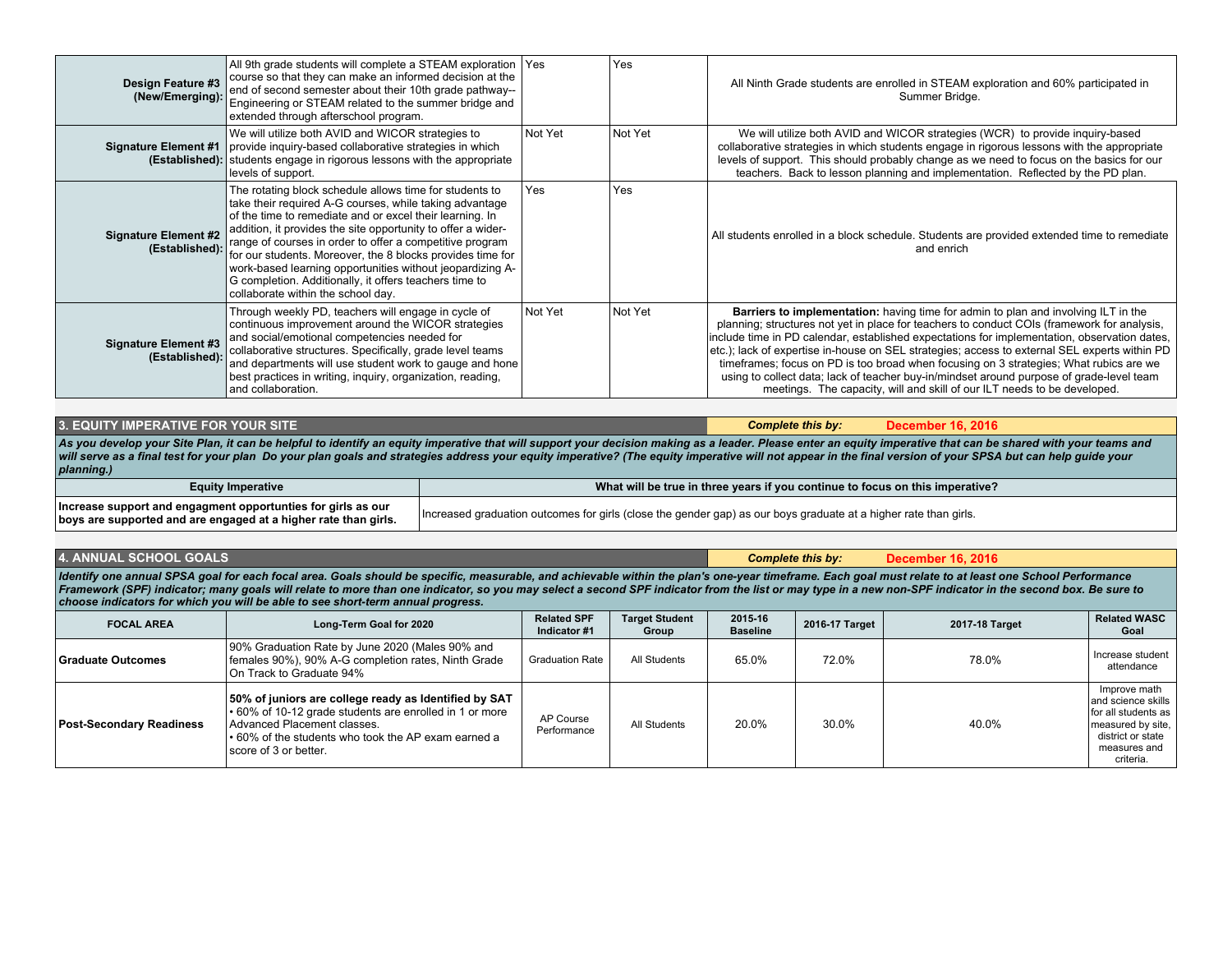| <b>Climate and Culture</b> | 3% out of School Suspension rate by June 2020<br>• 3% out of school suspension rate for African Americans;<br>• 3% out of school suspension rate for students with<br>disabilities.<br>5% Chronic absences for all students by June 2020<br>• 6% Chronic absences for Special Education Students<br>• 6% Chronic Absence for foster youth<br>70% teacher retention rate after 3 years | Suspensions              | All Students | 16.8% | 13.4% | 9.9%  | Increase student<br>attendance                                                                                                    |
|----------------------------|---------------------------------------------------------------------------------------------------------------------------------------------------------------------------------------------------------------------------------------------------------------------------------------------------------------------------------------------------------------------------------------|--------------------------|--------------|-------|-------|-------|-----------------------------------------------------------------------------------------------------------------------------------|
| <b>Rigorous Academics</b>  | By June 2020, 90% of students will meet A-G<br>requirements with a C or better, 75% of juniors will meet<br>or exceed standards on SBAC ELA, and 60% of juniors<br>will meet or exceed standards on SBAC Math                                                                                                                                                                         | A-G Completion           | All Students | 68.0% | 73.5% | 79.0% | Improve math<br>land science skills<br>for all students as<br>measured by site,<br>district or state<br>measures and<br>criteria. |
| <b>Pathway Development</b> | By June 2020 100% of students will be enrolled in a<br>pathway                                                                                                                                                                                                                                                                                                                        | Pathway<br>Participation | All Students | 48.0% | 61.0% | 74.0% | Increase student<br>attendance                                                                                                    |

| <b>5. STRATEGIES</b>                                                     |                                                                                                                                                                                                                                                                                                                                                                                                                                                                                                                                                                                                                                      | <b>Complete this by:</b>                                        | <b>February 28, 2017</b>                                                        |
|--------------------------------------------------------------------------|--------------------------------------------------------------------------------------------------------------------------------------------------------------------------------------------------------------------------------------------------------------------------------------------------------------------------------------------------------------------------------------------------------------------------------------------------------------------------------------------------------------------------------------------------------------------------------------------------------------------------------------|-----------------------------------------------------------------|---------------------------------------------------------------------------------|
|                                                                          | <b>Focused Annual Plan (FAP) Major Improvement Strategies</b>                                                                                                                                                                                                                                                                                                                                                                                                                                                                                                                                                                        |                                                                 |                                                                                 |
| allow you to meet your goals.                                            | Identify four major improvement strategies that will guide your programs and professional development for the year and                                                                                                                                                                                                                                                                                                                                                                                                                                                                                                               | <b>1st Linked Learning</b><br><b>Implementation Criteria</b>    | 2nd Linked Learning Implementation Criteria                                     |
| Schoolwide Language &<br><b>Literacy Improvement</b><br><b>Strategy:</b> | Improve language and literacy through implementing a school wide approach to Data<br>Driven Instruction (WASC goal #4)<br>Implement PLC structures to foster teacher collaboration, data analysis and monitor<br>student mastery of Content Language Objectives as outlined by Domain 1 in OETF.<br>Provide teachers weekly observation, feedback and coaching on instructional practice<br>and lesson planning aligned to Domain 1 in OETF.<br>Provide ongoing job-embedded professional learning that strengthens adult practice with<br>ELL, SpEd and foster youth aligned to Domain 1 in OETF that results in observable shifts. | Building a Rigorous Academic Core:<br><b>Student Conditions</b> | Building a Rigorous Academic Core: Student Conditions                           |
| <b>Schoolwide Mathematics</b><br><b>Improvement Strategy:</b>            | Implement a school wide approach to Data Driven Instruction (WASC goal #1 & 4)<br>Implement PLC structures to foster collaboration, data analysis and monitor student<br>mastery of Content Language Objectives as outlined by Domain 1 in OETF.<br>Provide teachers weekly observation, feedback and coaching on instructional practice<br>and lesson planning aligned to Domain 1 in OETF.<br>Provide ongoing job-embedded professional learning that strengthens adult practice with<br>ELL, SpEd and foster youth aligned to Domain 1 in OETF that results in observable shifts.                                                 | Building a Rigorous Academic Core:<br><b>Teacher Conditions</b> | Building a Rigorous Academic Core: Teacher Conditions and<br>student conditions |
| <b>Culture &amp; Climate/SEL</b><br><b>Improvement Strategy</b>          | Implement schoolwide RTI practices to reduce chronic student absences and out of<br>school suspensions<br>Implement a personalized Ninth Grade Academy with wraparound social emotional<br>supports<br>Implement a progressive and restorative behavior plan with social and emotional support<br>Implement comprehensive attendance plan with social and emotional supports                                                                                                                                                                                                                                                         | Personalized Student Support                                    | Equity/Access/ Achievement                                                      |
| <b>Pathway Development/</b><br><b>Implementation Strategy:</b>           | Implement common planning and PLC structures for pathways to foster teacher<br>collaboration and development, project planning, data analysis and coordinate supports<br>Implement a rigorous and comprehensive course of study and Senior Capstone Project<br>for the Engineering Pathway<br>Clearly articulate, integrate and align Entrepreneurship pathway standards and develop<br>course of study to support student interests, increase student engagement and success rates                                                                                                                                                  | Program of Study & Master<br>Scheduling                         | Work-Based Learning                                                             |
|                                                                          | <b>Measure N Design Features</b>                                                                                                                                                                                                                                                                                                                                                                                                                                                                                                                                                                                                     |                                                                 |                                                                                 |
|                                                                          | Identify up to three Measure N design features that support your goals.                                                                                                                                                                                                                                                                                                                                                                                                                                                                                                                                                              | <b>1st Linked Learning</b><br><b>Implementation Criteria</b>    | 2nd Linked Learning Implementation Criteria                                     |
|                                                                          | Measure N Design Feature #1: Develop Senior Capstone Project for Engineering Pathway                                                                                                                                                                                                                                                                                                                                                                                                                                                                                                                                                 | Building a Rigorous Academic Core:<br><b>Student Conditions</b> | Equity/Access/ Achievement                                                      |
| <b>Measure N Design Feature #2:</b>                                      | Develop an Entrepreneurship dual enrollment pathway program of study aligned to standards                                                                                                                                                                                                                                                                                                                                                                                                                                                                                                                                            | Building a Rigorous Academic Core:<br><b>Student Conditions</b> | Equity/Access/ Achievement                                                      |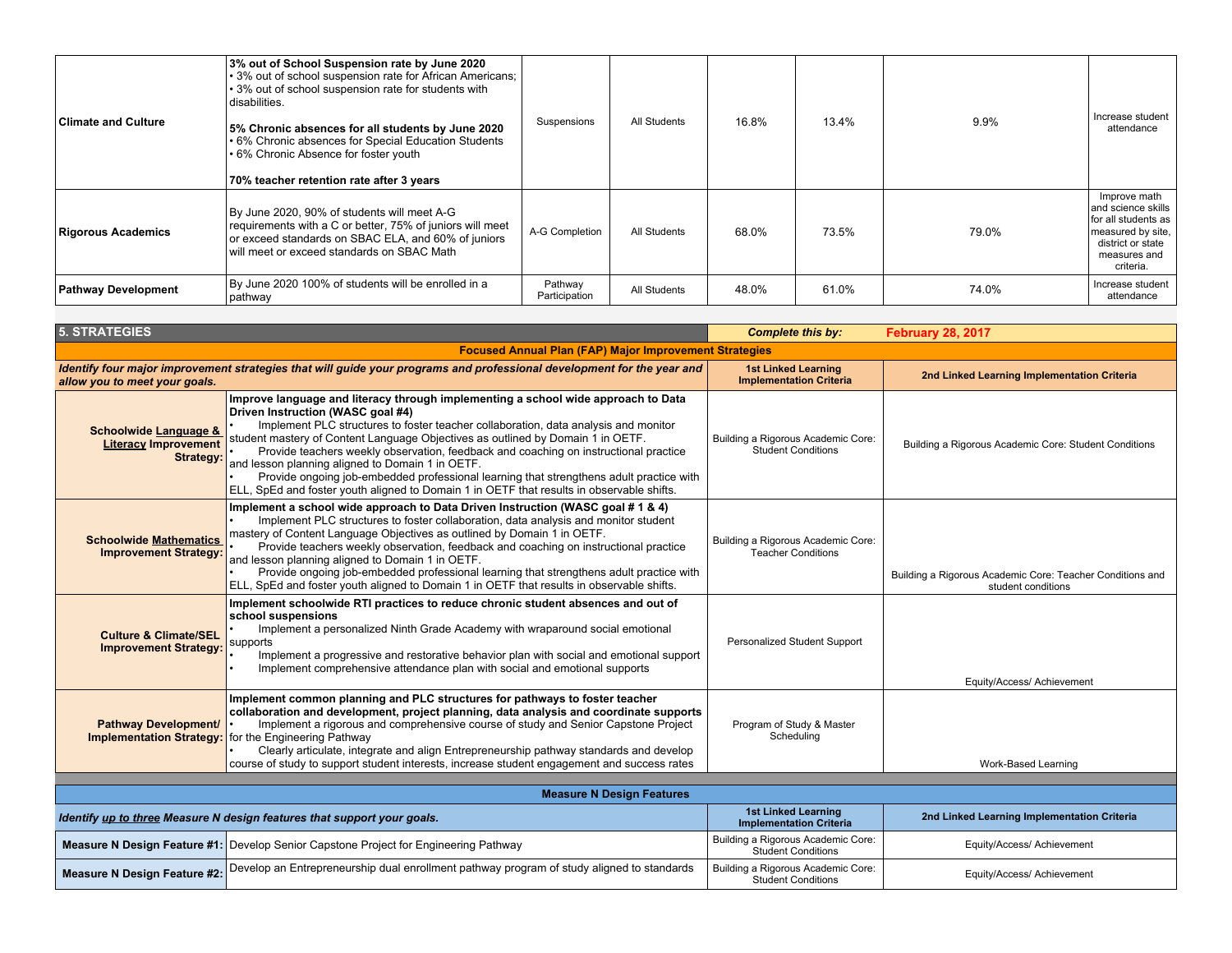| LC structures for no<br>↑ planning and PL<br>'Implement common<br>∵nathwavs<br>$-$<br>` School Vision<br>Personalize<br>sian<br>Measure l<br>eature #3<br>ershin<br>אי | udent Support |
|------------------------------------------------------------------------------------------------------------------------------------------------------------------------|---------------|
|------------------------------------------------------------------------------------------------------------------------------------------------------------------------|---------------|

| <b>Signature Elements (Established Practices)</b> |                                                                                                                                                         |                                                                              |                                                       |  |  |  |  |  |  |
|---------------------------------------------------|---------------------------------------------------------------------------------------------------------------------------------------------------------|------------------------------------------------------------------------------|-------------------------------------------------------|--|--|--|--|--|--|
|                                                   | Identify up to three established signature elements that support your goals.                                                                            | <b>1st Linked Learning</b><br><b>Implementation Criteria</b>                 | 2nd Linked Learning Implementation Criteria           |  |  |  |  |  |  |
|                                                   | Signature Element #1<br>(Established): Engineering Pathway Internship and Mentoring program                                                             | Program of Study & Master<br>Scheduling                                      | Building a Rigorous Academic Core: Student Conditions |  |  |  |  |  |  |
|                                                   | Signature Element #2   Ninth Grade Academy that includes a STEAM career exploration course to support pathway<br>(Established): awareness and selection | <b>Personalized Student Support</b>                                          | School Leadership & School Vision                     |  |  |  |  |  |  |
|                                                   | Signature Element #3<br>(Established): Project Lead The Way Curriculum for Engineering Pathway                                                          | <sup>1</sup> Building a Rigorous Academic Core:<br><b>Student Conditions</b> | School Leadership & School Vision                     |  |  |  |  |  |  |

| <b>6. STRATEGIC ACTIONS TO IMPLEMENT STRATEGIES</b>                                                                                                                                                                                                                                                                                                                                                                                                                                                                                                                                                                                                                                       |                                                                                                                                                                                                                                                                                                                                                                                                                                                                                                             |                                                                                      |                                                                  |                                                                | <b>Complete this by:</b>                            | <b>February 28, 2017</b> |                                                                                                                                                                                                                                                                                                                                                                                                                                                                                                                                                                                                                                                                    |                                                                     |  |
|-------------------------------------------------------------------------------------------------------------------------------------------------------------------------------------------------------------------------------------------------------------------------------------------------------------------------------------------------------------------------------------------------------------------------------------------------------------------------------------------------------------------------------------------------------------------------------------------------------------------------------------------------------------------------------------------|-------------------------------------------------------------------------------------------------------------------------------------------------------------------------------------------------------------------------------------------------------------------------------------------------------------------------------------------------------------------------------------------------------------------------------------------------------------------------------------------------------------|--------------------------------------------------------------------------------------|------------------------------------------------------------------|----------------------------------------------------------------|-----------------------------------------------------|--------------------------|--------------------------------------------------------------------------------------------------------------------------------------------------------------------------------------------------------------------------------------------------------------------------------------------------------------------------------------------------------------------------------------------------------------------------------------------------------------------------------------------------------------------------------------------------------------------------------------------------------------------------------------------------------------------|---------------------------------------------------------------------|--|
| Task: Document strategic actions to support the school's major improvement strategies, design features, signature elements, and other planned activities.<br>Target Student Group: For each action, choose a primary student group that you expect to benefit.<br>Title I Requirements: If this action addresses a Title I requirement, choose that requirement from the drop-down menu to help quide OAP's review of your plan for<br>Instructions:                                                                                                                                                                                                                                      |                                                                                                                                                                                                                                                                                                                                                                                                                                                                                                             |                                                                                      |                                                                  |                                                                |                                                     |                          |                                                                                                                                                                                                                                                                                                                                                                                                                                                                                                                                                                                                                                                                    |                                                                     |  |
|                                                                                                                                                                                                                                                                                                                                                                                                                                                                                                                                                                                                                                                                                           | compliance. This drop-down shows OAP where to look to ensure that you have met all requirements. Please make sure that if you have selected a requirement from this list<br>that the language in your practice reflects this (e.g., if you say this is Teacher PD, one of your practices in this line must describe PD for teachers).<br>REQUIRED: Every school must have at least one practice that addresses each of the Title I Schoolwide Program (SWP) requirements listed in the column on the right. |                                                                                      |                                                                  |                                                                |                                                     |                          |                                                                                                                                                                                                                                                                                                                                                                                                                                                                                                                                                                                                                                                                    |                                                                     |  |
| Improve language and literacy through implementing a school wide approach to Data Driven Instruction (WASC goal #4)<br>Implement PLC structures to foster teacher collaboration, data analysis and monitor student mastery of Content<br>Language Objectives as outlined by Domain 1 in OETF.<br>Provide teachers weekly observation, feedback and coaching on instructional practice and lesson planning aligned to<br>Schoolwide Language & Literacy Improvement Strategy:<br>Domain 1 in OETF.<br>Provide ongoing job-embedded professional learning that strengthens adult practice with ELL, SpEd and foster youth<br>aligned to Domain 1 in OETF that results in observable shifts. |                                                                                                                                                                                                                                                                                                                                                                                                                                                                                                             |                                                                                      |                                                                  |                                                                |                                                     |                          |                                                                                                                                                                                                                                                                                                                                                                                                                                                                                                                                                                                                                                                                    |                                                                     |  |
|                                                                                                                                                                                                                                                                                                                                                                                                                                                                                                                                                                                                                                                                                           | <b>Strategic Action</b>                                                                                                                                                                                                                                                                                                                                                                                                                                                                                     | <b>Associated LCAP</b><br><b>Action Area</b><br>(required for all<br>funded actions) | <b>Primary Target</b><br><b>Student Group</b><br>for This Action | If this requires<br>funding, what is<br>the funding<br>source? | <b>Dollar Amount</b><br>or FTE<br><b>Allocation</b> | <b>Object Code</b>       | Which strategy does this practice<br>support?                                                                                                                                                                                                                                                                                                                                                                                                                                                                                                                                                                                                                      | Title 1<br>Requirement<br><b>Addressed by</b><br>Practices (if any) |  |
| literacy development                                                                                                                                                                                                                                                                                                                                                                                                                                                                                                                                                                                                                                                                      | 1.0 Instructional Teacher Leader to support teacher develoment and                                                                                                                                                                                                                                                                                                                                                                                                                                          | A3.4: Teacher<br>Professional<br>Development<br>focused on Literacy                  | All Students                                                     | <b>General Purpose</b><br>Discretionary                        | \$25,000.00                                         |                          | Improve language and literacy through<br>implementing a school wide approach<br>to Data Driven Instruction (WASC goal<br>#4)<br>Implement PLC structures to<br>foster teacher collaboration, data<br>analysis and monitor student mastery of<br>Content Language Objectives as<br>outlined by Domain 1 in OETF.<br>Provide teachers weekly<br>observation, feedback and coaching on<br>instructional practice and lesson<br>planning aligned to Domain 1 in OETF.<br>Provide ongoing job-embedded<br>professional learning that strengthens<br>adult practice with ELL, SpEd and<br>foster youth aligned to Domain 1 in<br>OETF that results in observable shifts. | <b>Teacher PD</b>                                                   |  |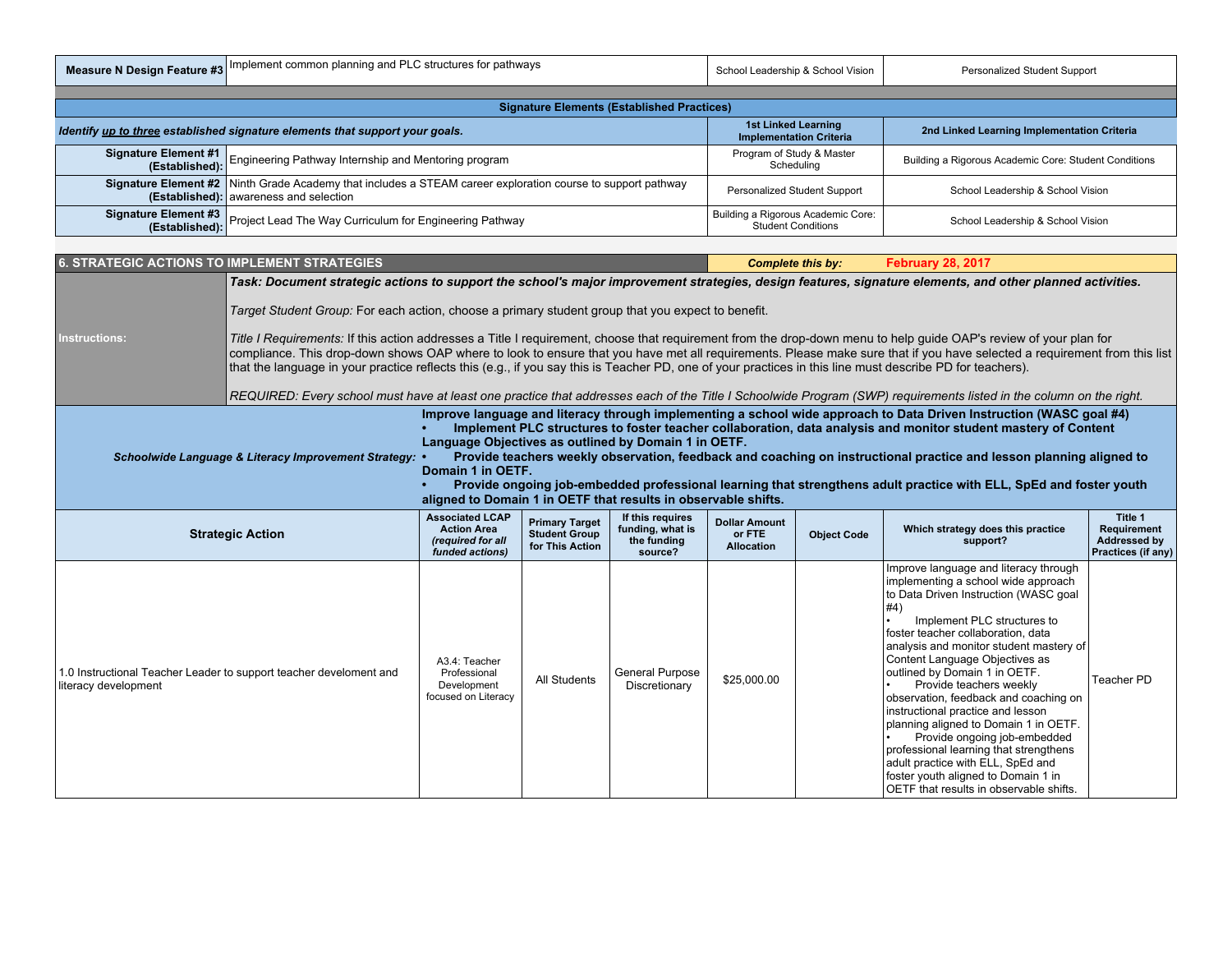| .6 Coordinator Classified (Teacher Librarian)                                | A2.3: Standards-<br>Aligned Learning<br>Materials | All Students                  | <b>LCFF</b><br>Supplemental  | \$70,000.00 | Improve language and literacy through<br>implementing a school wide approach<br>to Data Driven Instruction (WASC goal<br>#4)<br>Implement PLC structures to<br>foster teacher collaboration, data<br>analysis and monitor student mastery of<br>Content Language Objectives as<br>outlined by Domain 1 in OETF.<br>Provide teachers weekly<br>observation, feedback and coaching on<br>instructional practice and lesson<br>planning aligned to Domain 1 in OETF.<br>Provide ongoing job-embedded<br>professional learning that strengthens<br>adult practice with ELL, SpEd and<br>foster youth aligned to Domain 1 in<br>OETF that results in observable shifts.                  | Extended<br>Learning Time             |
|------------------------------------------------------------------------------|---------------------------------------------------|-------------------------------|------------------------------|-------------|-------------------------------------------------------------------------------------------------------------------------------------------------------------------------------------------------------------------------------------------------------------------------------------------------------------------------------------------------------------------------------------------------------------------------------------------------------------------------------------------------------------------------------------------------------------------------------------------------------------------------------------------------------------------------------------|---------------------------------------|
| English Langauage Arts Teacher to support literacy and reduce class<br>sizes | $A1.3: A-G$<br>Completion                         | Low-Income<br><b>Students</b> | <b>LCFF</b><br>Concentration | \$77,000.00 | MIS #1: Improve language and literacy<br>through implementing a school wide<br>approach to Data Driven Instruction<br>(WASC goal #4)<br>Implement PLC structures to<br>foster teacher collaboration, data<br>analysis and monitor student mastery of<br>Content Language Objectives as<br>outlined by Domain 1 in OETF.<br>Provide teachers weekly<br>observation, feedback and coaching on Students<br>instructional practice and lesson<br>planning aligned to Domain 1 in OETF.<br>Provide ongoing job-embedded<br>professional learning that strengthens<br>adult practice with ELL, SpEd and<br>foster youth aligned to Domain 1 in<br>OETF that results in observable shifts. | Targeted<br>Support for<br>Low-Income |
| Supplies                                                                     | A1.3: A-G<br>Completion                           |                               |                              | \$57,000.00 |                                                                                                                                                                                                                                                                                                                                                                                                                                                                                                                                                                                                                                                                                     |                                       |
|                                                                              |                                                   |                               |                              |             |                                                                                                                                                                                                                                                                                                                                                                                                                                                                                                                                                                                                                                                                                     |                                       |
|                                                                              |                                                   |                               |                              |             |                                                                                                                                                                                                                                                                                                                                                                                                                                                                                                                                                                                                                                                                                     |                                       |
|                                                                              |                                                   |                               |                              |             |                                                                                                                                                                                                                                                                                                                                                                                                                                                                                                                                                                                                                                                                                     |                                       |
|                                                                              |                                                   |                               |                              |             |                                                                                                                                                                                                                                                                                                                                                                                                                                                                                                                                                                                                                                                                                     |                                       |
|                                                                              |                                                   |                               |                              |             |                                                                                                                                                                                                                                                                                                                                                                                                                                                                                                                                                                                                                                                                                     |                                       |
|                                                                              |                                                   |                               |                              |             |                                                                                                                                                                                                                                                                                                                                                                                                                                                                                                                                                                                                                                                                                     |                                       |
|                                                                              |                                                   |                               |                              |             |                                                                                                                                                                                                                                                                                                                                                                                                                                                                                                                                                                                                                                                                                     |                                       |
|                                                                              |                                                   |                               |                              |             |                                                                                                                                                                                                                                                                                                                                                                                                                                                                                                                                                                                                                                                                                     |                                       |
|                                                                              |                                                   |                               |                              |             |                                                                                                                                                                                                                                                                                                                                                                                                                                                                                                                                                                                                                                                                                     |                                       |
|                                                                              |                                                   |                               |                              |             |                                                                                                                                                                                                                                                                                                                                                                                                                                                                                                                                                                                                                                                                                     |                                       |
|                                                                              |                                                   |                               |                              |             |                                                                                                                                                                                                                                                                                                                                                                                                                                                                                                                                                                                                                                                                                     |                                       |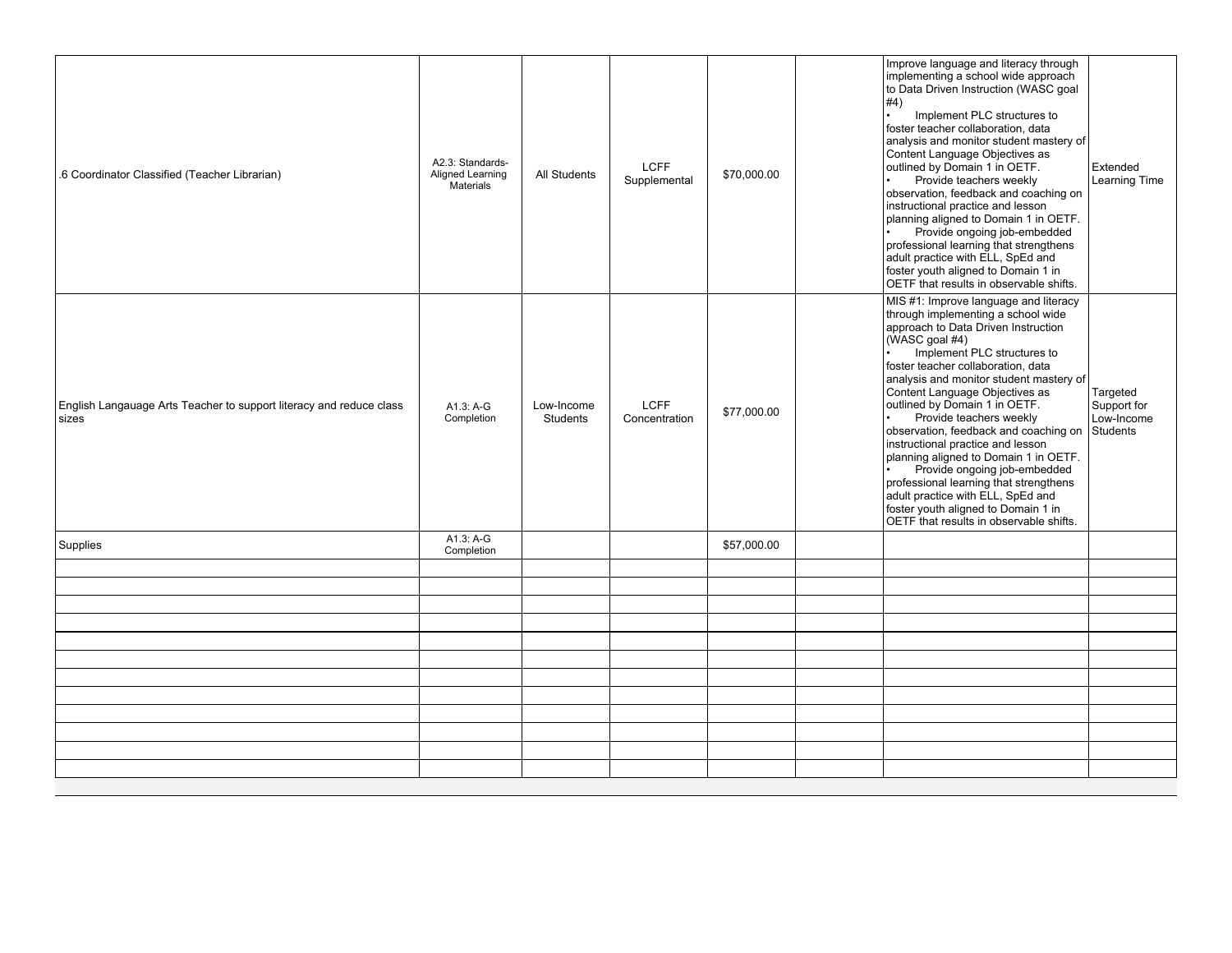| <b>Schoolwide Mathematics Improvement Strategy:</b>                                    |                                                                            | Implement a school wide approach to Data Driven Instruction (WASC goal #1 & 4)<br>Implement PLC structures to foster collaboration, data analysis and monitor student mastery of Content Language<br>Objectives as outlined by Domain 1 in OETF.<br>Provide teachers weekly observation, feedback and coaching on instructional practice and lesson planning aligned to<br>Domain 1 in OETF.<br>Provide ongoing job-embedded professional learning that strengthens adult practice with ELL, SpEd and foster youth<br>aligned to Domain 1 in OETF that results in observable shifts. |                                                                            |                                                     |                    |                                                                                                                                                                                                                                                                                                                                                                                                                                                                                                                                                                                                                     |                                                                                   |  |  |  |
|----------------------------------------------------------------------------------------|----------------------------------------------------------------------------|--------------------------------------------------------------------------------------------------------------------------------------------------------------------------------------------------------------------------------------------------------------------------------------------------------------------------------------------------------------------------------------------------------------------------------------------------------------------------------------------------------------------------------------------------------------------------------------|----------------------------------------------------------------------------|-----------------------------------------------------|--------------------|---------------------------------------------------------------------------------------------------------------------------------------------------------------------------------------------------------------------------------------------------------------------------------------------------------------------------------------------------------------------------------------------------------------------------------------------------------------------------------------------------------------------------------------------------------------------------------------------------------------------|-----------------------------------------------------------------------------------|--|--|--|
| <b>Strategic Action</b>                                                                | <b>Associated LCAP</b><br><b>Action Area</b>                               | <b>Primary Target</b><br><b>Student Group</b><br>for This Action                                                                                                                                                                                                                                                                                                                                                                                                                                                                                                                     | If this requires<br>funding, what is<br>the funding<br>source?             | <b>Dollar Amount</b><br>or FTE<br><b>Allocation</b> | <b>Object Code</b> | Which strategy does this practice<br>support?                                                                                                                                                                                                                                                                                                                                                                                                                                                                                                                                                                       | Title 1<br><b>Requirement</b><br><b>Addressed by</b><br>Practices (if any)        |  |  |  |
| Instructional Teacher Leader to support teacher develoment and<br>literacy development | A2.5: Teacher<br>Professional<br>Development for<br><b>CCSS &amp; NGSS</b> | All Students                                                                                                                                                                                                                                                                                                                                                                                                                                                                                                                                                                         | General Purpose<br>Discretionary                                           | \$25,000.00                                         |                    | Implement a school wide approach to<br>Data Driven Instruction (WASC goal #1<br>8, 4)<br>Implement PLC structures to<br>foster collaboration, data analysis and<br>monitor student mastery of Content<br>Language Objectives as outlined by<br>Domain 1 in OETF.<br>Provide teachers weekly<br>observation, feedback and coaching on<br>instructional practice and lesson<br>planning aligned to Domain 1 in OETF.<br>Provide ongoing job-embedded<br>professional learning that strengthens<br>adult practice with ELL, SpEd and<br>foster youth aligned to Domain 1 in<br>OETF that results in observable shifts. | Teacher PD                                                                        |  |  |  |
|                                                                                        |                                                                            |                                                                                                                                                                                                                                                                                                                                                                                                                                                                                                                                                                                      |                                                                            |                                                     |                    |                                                                                                                                                                                                                                                                                                                                                                                                                                                                                                                                                                                                                     |                                                                                   |  |  |  |
|                                                                                        |                                                                            |                                                                                                                                                                                                                                                                                                                                                                                                                                                                                                                                                                                      |                                                                            |                                                     |                    |                                                                                                                                                                                                                                                                                                                                                                                                                                                                                                                                                                                                                     |                                                                                   |  |  |  |
|                                                                                        |                                                                            |                                                                                                                                                                                                                                                                                                                                                                                                                                                                                                                                                                                      |                                                                            |                                                     |                    |                                                                                                                                                                                                                                                                                                                                                                                                                                                                                                                                                                                                                     |                                                                                   |  |  |  |
|                                                                                        |                                                                            |                                                                                                                                                                                                                                                                                                                                                                                                                                                                                                                                                                                      |                                                                            |                                                     |                    |                                                                                                                                                                                                                                                                                                                                                                                                                                                                                                                                                                                                                     |                                                                                   |  |  |  |
|                                                                                        |                                                                            |                                                                                                                                                                                                                                                                                                                                                                                                                                                                                                                                                                                      |                                                                            |                                                     |                    |                                                                                                                                                                                                                                                                                                                                                                                                                                                                                                                                                                                                                     |                                                                                   |  |  |  |
|                                                                                        |                                                                            |                                                                                                                                                                                                                                                                                                                                                                                                                                                                                                                                                                                      |                                                                            |                                                     |                    |                                                                                                                                                                                                                                                                                                                                                                                                                                                                                                                                                                                                                     |                                                                                   |  |  |  |
|                                                                                        |                                                                            |                                                                                                                                                                                                                                                                                                                                                                                                                                                                                                                                                                                      |                                                                            |                                                     |                    |                                                                                                                                                                                                                                                                                                                                                                                                                                                                                                                                                                                                                     |                                                                                   |  |  |  |
|                                                                                        |                                                                            |                                                                                                                                                                                                                                                                                                                                                                                                                                                                                                                                                                                      |                                                                            |                                                     |                    |                                                                                                                                                                                                                                                                                                                                                                                                                                                                                                                                                                                                                     |                                                                                   |  |  |  |
|                                                                                        |                                                                            |                                                                                                                                                                                                                                                                                                                                                                                                                                                                                                                                                                                      |                                                                            |                                                     |                    |                                                                                                                                                                                                                                                                                                                                                                                                                                                                                                                                                                                                                     |                                                                                   |  |  |  |
|                                                                                        |                                                                            |                                                                                                                                                                                                                                                                                                                                                                                                                                                                                                                                                                                      |                                                                            |                                                     |                    |                                                                                                                                                                                                                                                                                                                                                                                                                                                                                                                                                                                                                     |                                                                                   |  |  |  |
|                                                                                        |                                                                            |                                                                                                                                                                                                                                                                                                                                                                                                                                                                                                                                                                                      |                                                                            |                                                     |                    |                                                                                                                                                                                                                                                                                                                                                                                                                                                                                                                                                                                                                     |                                                                                   |  |  |  |
|                                                                                        |                                                                            |                                                                                                                                                                                                                                                                                                                                                                                                                                                                                                                                                                                      |                                                                            |                                                     |                    |                                                                                                                                                                                                                                                                                                                                                                                                                                                                                                                                                                                                                     |                                                                                   |  |  |  |
|                                                                                        |                                                                            |                                                                                                                                                                                                                                                                                                                                                                                                                                                                                                                                                                                      |                                                                            |                                                     |                    |                                                                                                                                                                                                                                                                                                                                                                                                                                                                                                                                                                                                                     |                                                                                   |  |  |  |
|                                                                                        |                                                                            |                                                                                                                                                                                                                                                                                                                                                                                                                                                                                                                                                                                      |                                                                            |                                                     |                    |                                                                                                                                                                                                                                                                                                                                                                                                                                                                                                                                                                                                                     |                                                                                   |  |  |  |
| Culture & Climate/SEL Improvement Strategy: •                                          |                                                                            |                                                                                                                                                                                                                                                                                                                                                                                                                                                                                                                                                                                      | Implement comprehensive attendance plan with social and emotional supports |                                                     |                    | Implement schoolwide RTI practices to reduce chronic student absences and out of school suspensions<br>Implement a personalized Ninth Grade Academy with wraparound social emotional supports<br>Implement a progressive and restorative behavior plan with social and emotional support                                                                                                                                                                                                                                                                                                                            |                                                                                   |  |  |  |
| <b>Strategic Action</b>                                                                | <b>Associated LCAP</b><br><b>Action Area</b>                               | <b>Primary Target</b><br><b>Student Group</b><br>for This Action                                                                                                                                                                                                                                                                                                                                                                                                                                                                                                                     | If this requires<br>funding, what is<br>the funding<br>source?             | <b>Dollar Amount</b><br>or FTE<br><b>Allocation</b> | <b>Object Code</b> | Which strategy does this practice<br>support?                                                                                                                                                                                                                                                                                                                                                                                                                                                                                                                                                                       | Title 1<br><b>Requirement</b><br><b>Addressed by</b><br><b>Practices (if any)</b> |  |  |  |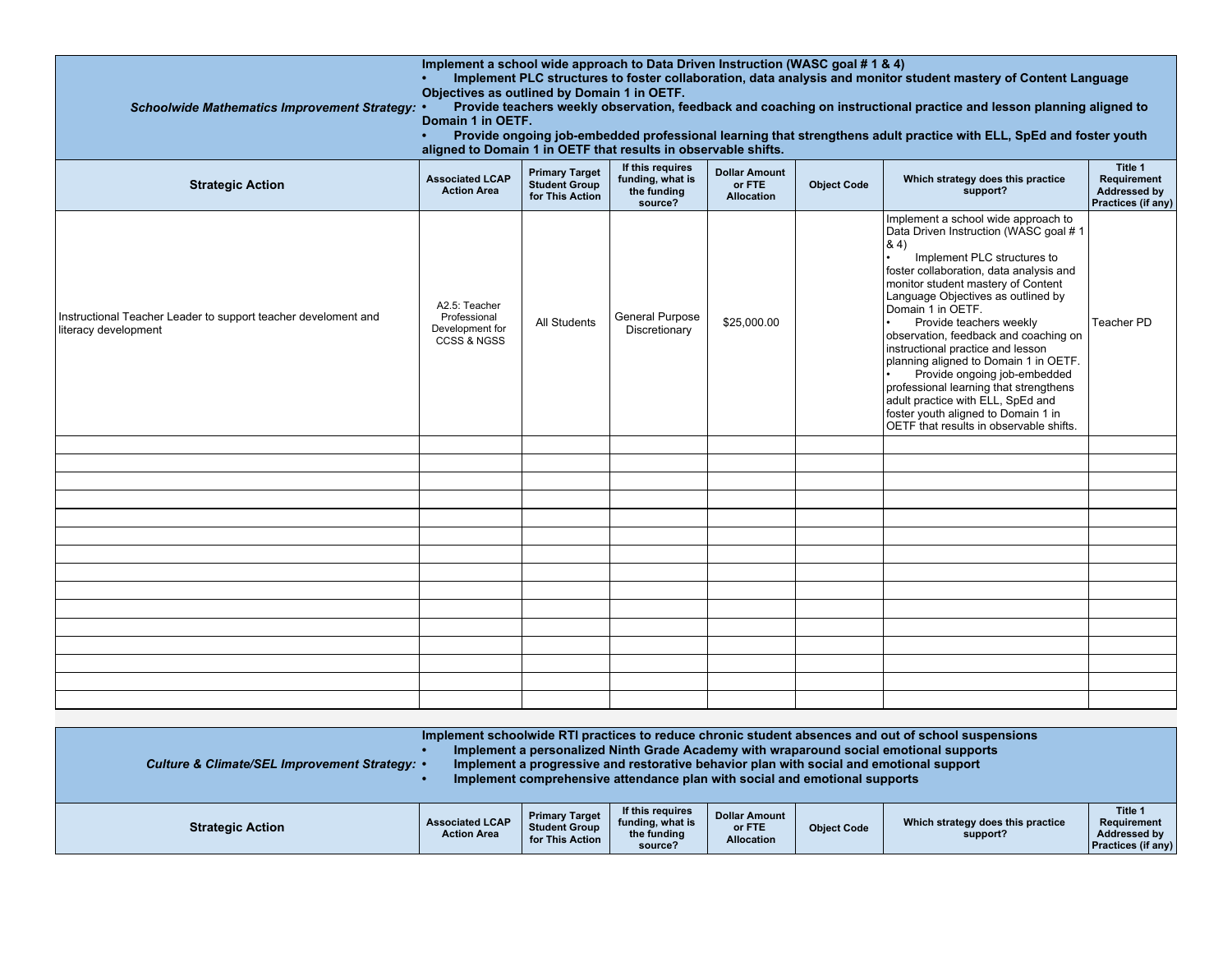| <b>Truancy Officer</b>   | A5.4: Root Causes of<br><b>Chronic Absence</b>                   | All Students        | General Purpose:<br>Unrestricted<br><b>BASE</b> | 1 FTE       | Implement schoolwide RTI practices to<br>reduce chronic student absences and<br>out of school suspensions<br>Implement a personalized Ninth<br>Grade Academy with wraparound social<br>emotional supports<br>Implement a progressive and<br>restorative behavior plan with social<br>and emotional support<br>Implement comprehensive<br>attendance plan with social and<br>emotional supports | Family<br>Engagement |
|--------------------------|------------------------------------------------------------------|---------------------|-------------------------------------------------|-------------|------------------------------------------------------------------------------------------------------------------------------------------------------------------------------------------------------------------------------------------------------------------------------------------------------------------------------------------------------------------------------------------------|----------------------|
| <b>Attendance Clerk</b>  | A5.4: Root Causes of<br><b>Chronic Absence</b>                   | <b>All Students</b> | General Purpose:<br>Unrestricted<br><b>BASE</b> | 1 FTE       | Implement schoolwide RTI practices to<br>reduce chronic student absences and<br>out of school suspensions<br>Implement a personalized Ninth<br>Grade Academy with wraparound social<br>emotional supports<br>Implement a progressive and<br>restorative behavior plan with social<br>and emotional support<br>Implement comprehensive<br>attendance plan with social and<br>emotional supports |                      |
| Restorative Justice      | A5.1: School Culture<br>& Climate (Safe &<br>Supportive Schools) | All Students        | <b>LCFF</b><br>Supplemental                     | \$25,000.00 | Implement schoolwide RTI practices to<br>reduce chronic student absences and<br>out of school suspensions<br>Implement a personalized Ninth<br>Grade Academy with wraparound social<br>emotional supports<br>Implement a progressive and<br>restorative behavior plan with social<br>and emotional support<br>Implement comprehensive<br>attendance plan with social and<br>emotional supports |                      |
| .7 Behavioral Specialist | A2.2: Social<br><b>Emotional Learning</b>                        | All Students        | Title I: Basic                                  | \$68,124.00 | Implement schoolwide RTI practices to<br>reduce chronic student absences and<br>out of school suspensions<br>Implement a personalized Ninth<br>Grade Academy with wraparound social<br>emotional supports<br>Implement a progressive and<br>restorative behavior plan with social<br>and emotional support<br>Implement comprehensive<br>attendance plan with social and<br>emotional supports |                      |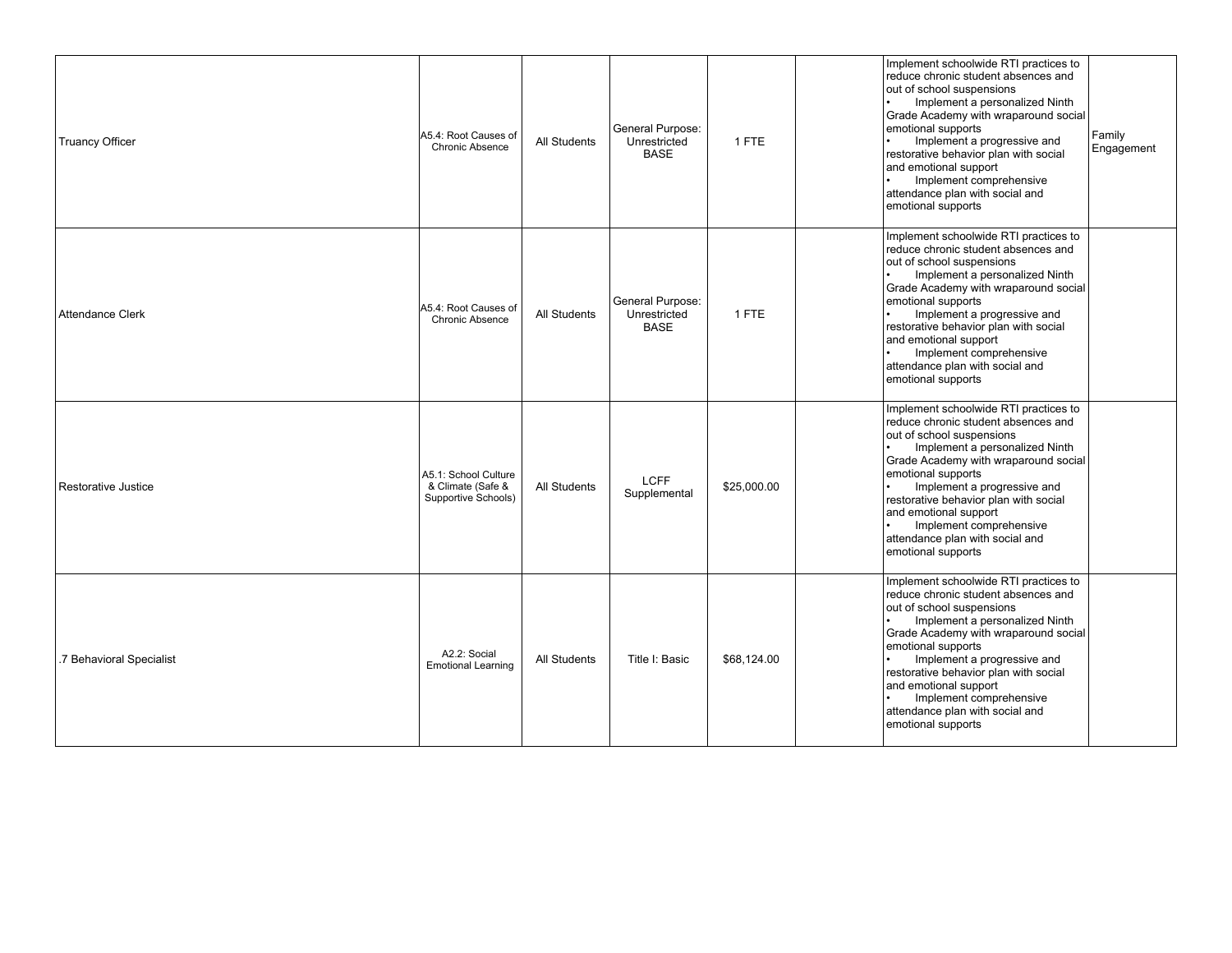| <b>Assistant Principal</b>              | A5.1: School Culture<br>& Climate (Safe &<br>Supportive Schools) | All Students               | Other                                   | 1 FTE       | Implement schoolwide RTI practices to<br>reduce chronic student absences and<br>out of school suspensions<br>Implement a personalized Ninth<br>Grade Academy with wraparound social<br>emotional supports<br>Implement a progressive and<br>restorative behavior plan with social<br>and emotional support<br>Implement comprehensive<br>attendance plan with social and<br>emotional supports |  |
|-----------------------------------------|------------------------------------------------------------------|----------------------------|-----------------------------------------|-------------|------------------------------------------------------------------------------------------------------------------------------------------------------------------------------------------------------------------------------------------------------------------------------------------------------------------------------------------------------------------------------------------------|--|
| .5 AAMA Manhood Development Facilitator | A5.1: School Culture<br>& Climate (Safe &<br>Supportive Schools) | African-<br>American Males | General Purpose<br>Discretionary        | \$46,182.00 | Implement schoolwide RTI practices to<br>reduce chronic student absences and<br>out of school suspensions<br>Implement a personalized Ninth<br>Grade Academy with wraparound social<br>emotional supports<br>Implement a progressive and<br>restorative behavior plan with social<br>and emotional support<br>Implement comprehensive<br>attendance plan with social and<br>emotional supports |  |
| 1.0 Community Schools Manager           | A1.6: After School<br>Programs                                   | All Students               | General Purpose<br>Discretionary        | \$15,000.00 | Implement schoolwide RTI practices to<br>reduce chronic student absences and<br>out of school suspensions<br>Implement a personalized Ninth<br>Grade Academy with wraparound social<br>emotional supports<br>Implement a progressive and<br>restorative behavior plan with social<br>and emotional support<br>Implement comprehensive<br>attendance plan with social and<br>emotional supports |  |
| <b>IPE Attendant</b>                    | A5.1: School Culture<br>& Climate (Safe &<br>Supportive Schools) | All Students               | <b>General Purpose</b><br>Discretionary | 1 FTE       | Implement schoolwide RTI practices to<br>reduce chronic student absences and<br>out of school suspensions<br>Implement a personalized Ninth<br>Grade Academy with wraparound social<br>emotional supports<br>Implement a progressive and<br>restorative behavior plan with social<br>and emotional support<br>Implement comprehensive<br>attendance plan with social and<br>emotional supports |  |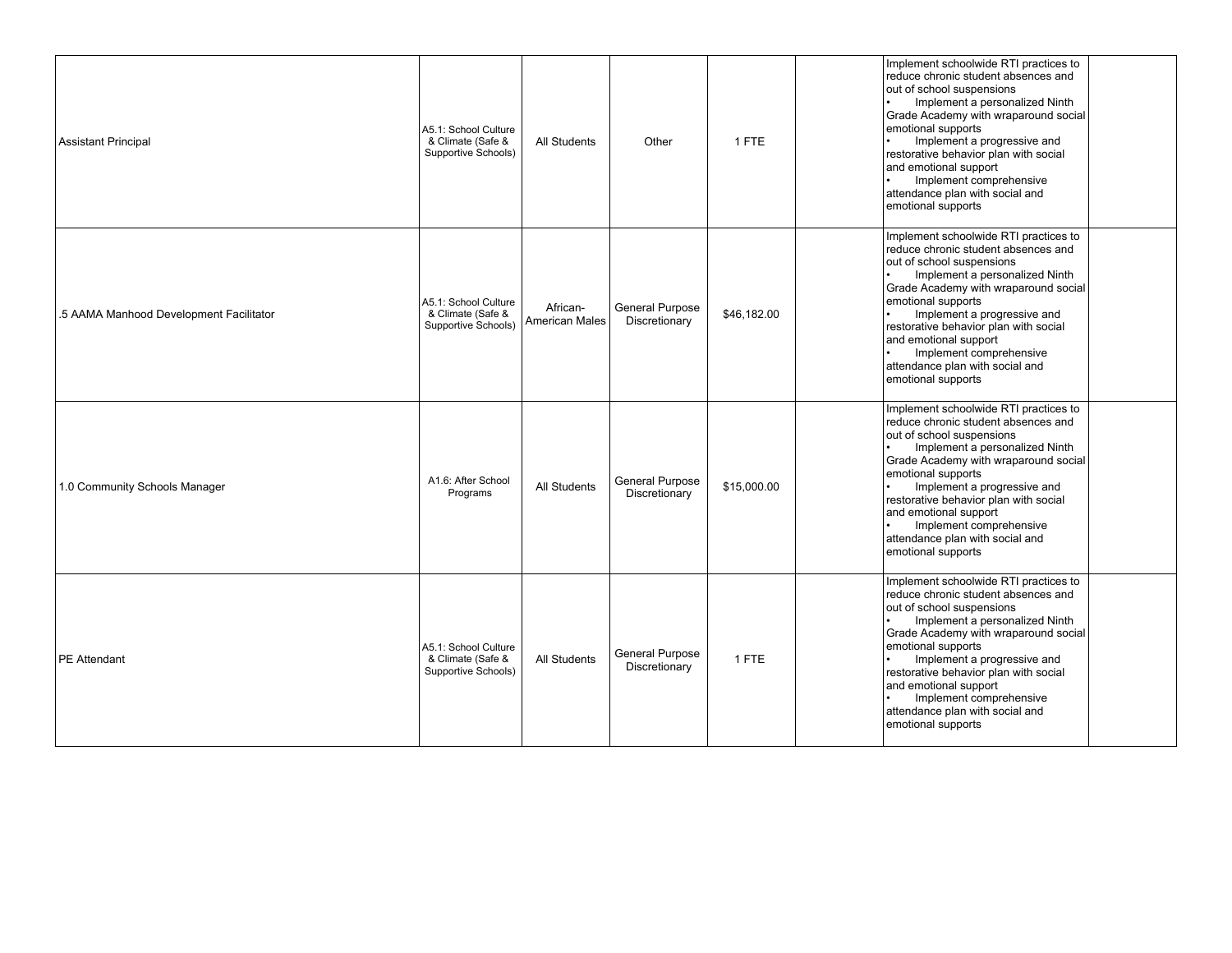| Lifeguard | A5.1: School Culture<br>& Climate (Safe &<br>Supportive Schools) | All Students | General Purpose<br>Discretionary | $.5$ FTE | Implement schoolwide RTI practices to<br>reduce chronic student absences and<br>out of school suspensions<br>Implement a personalized Ninth<br>Grade Academy with wraparound social<br>emotional supports<br>Implement a progressive and<br>restorative behavior plan with social<br>and emotional support<br>Implement comprehensive<br>$\bullet$<br>attendance plan with social and<br>emotional supports |  |
|-----------|------------------------------------------------------------------|--------------|----------------------------------|----------|-------------------------------------------------------------------------------------------------------------------------------------------------------------------------------------------------------------------------------------------------------------------------------------------------------------------------------------------------------------------------------------------------------------|--|
|           |                                                                  |              |                                  |          |                                                                                                                                                                                                                                                                                                                                                                                                             |  |
|           |                                                                  |              |                                  |          |                                                                                                                                                                                                                                                                                                                                                                                                             |  |
|           |                                                                  |              |                                  |          |                                                                                                                                                                                                                                                                                                                                                                                                             |  |
|           |                                                                  |              |                                  |          |                                                                                                                                                                                                                                                                                                                                                                                                             |  |
|           |                                                                  |              |                                  |          |                                                                                                                                                                                                                                                                                                                                                                                                             |  |
|           |                                                                  |              |                                  |          |                                                                                                                                                                                                                                                                                                                                                                                                             |  |
|           |                                                                  |              |                                  |          |                                                                                                                                                                                                                                                                                                                                                                                                             |  |

| Implement common planning and PLC structures for pathways to foster teacher collaboration and development, project<br>planning, data analysis and coordinate supports<br><b>Pathway Development/Implementation Strategy: •</b><br>Implement a rigorous and comprehensive course of study and Senior Capstone Project for the Engineering Pathway<br>Clearly articulate, integrate and align Entrepreneurship pathway standards and develop course of study to support<br>student interests, increase student engagement and success rates |                                              |                                                                  |                                                                |                                                     |                    |                                                                                                                                                                                                                                                                                                                                                                                                                                                                                                                    |                                                              |  |  |
|-------------------------------------------------------------------------------------------------------------------------------------------------------------------------------------------------------------------------------------------------------------------------------------------------------------------------------------------------------------------------------------------------------------------------------------------------------------------------------------------------------------------------------------------|----------------------------------------------|------------------------------------------------------------------|----------------------------------------------------------------|-----------------------------------------------------|--------------------|--------------------------------------------------------------------------------------------------------------------------------------------------------------------------------------------------------------------------------------------------------------------------------------------------------------------------------------------------------------------------------------------------------------------------------------------------------------------------------------------------------------------|--------------------------------------------------------------|--|--|
| <b>Strategic Action</b>                                                                                                                                                                                                                                                                                                                                                                                                                                                                                                                   | <b>Associated LCAP</b><br><b>Action Area</b> | <b>Primary Target</b><br><b>Student Group</b><br>for This Action | If this requires<br>funding, what is<br>the funding<br>source? | <b>Dollar Amount</b><br>or FTE<br><b>Allocation</b> | <b>Object Code</b> | Which strategy does this practice<br>support?                                                                                                                                                                                                                                                                                                                                                                                                                                                                      | Title 1<br>Requirement<br>Addressed by<br>Practices (if any) |  |  |
| 1.0 FTE College and Career Manager                                                                                                                                                                                                                                                                                                                                                                                                                                                                                                        | A1.1: Pathway<br>Programs                    | All Students                                                     | Intel                                                          | \$112,376.00                                        | 2205               | Implement common planning and PLC<br>structures for pathways to foster<br>teacher collaboration and development,<br>project planning, data analysis and<br>coordinate supports<br>Implement a rigorous and<br>comprehensive course of study and<br>Senior Capstone Project for the<br>Engineering Pathway<br>Clearly articulate, integrate and<br>align Entrepreneurship pathway<br>standards and develop course of study<br>to support student interests, increase<br>student engagement and success rates        | Targeted<br>Support for<br>Low-Income<br>Students            |  |  |
| Engineering Pathway Director Stipend (Teacher leader with reduced<br>load)                                                                                                                                                                                                                                                                                                                                                                                                                                                                | A1.1: Pathway<br>Programs                    | All Students                                                     | Intel                                                          | \$10,000.00                                         |                    | Implement common planning and PLC<br>structures for pathways to foster<br>teacher collaboration and development,<br>project planning, data analysis and<br>coordinate supports<br>Implement a rigorous and<br>comprehensive course of study and<br>Senior Capstone Project for the<br><b>Engineering Pathway</b><br>Clearly articulate, integrate and<br>align Entrepreneurship pathway<br>standards and develop course of study<br>to support student interests, increase<br>student engagement and success rates | Teacher PD                                                   |  |  |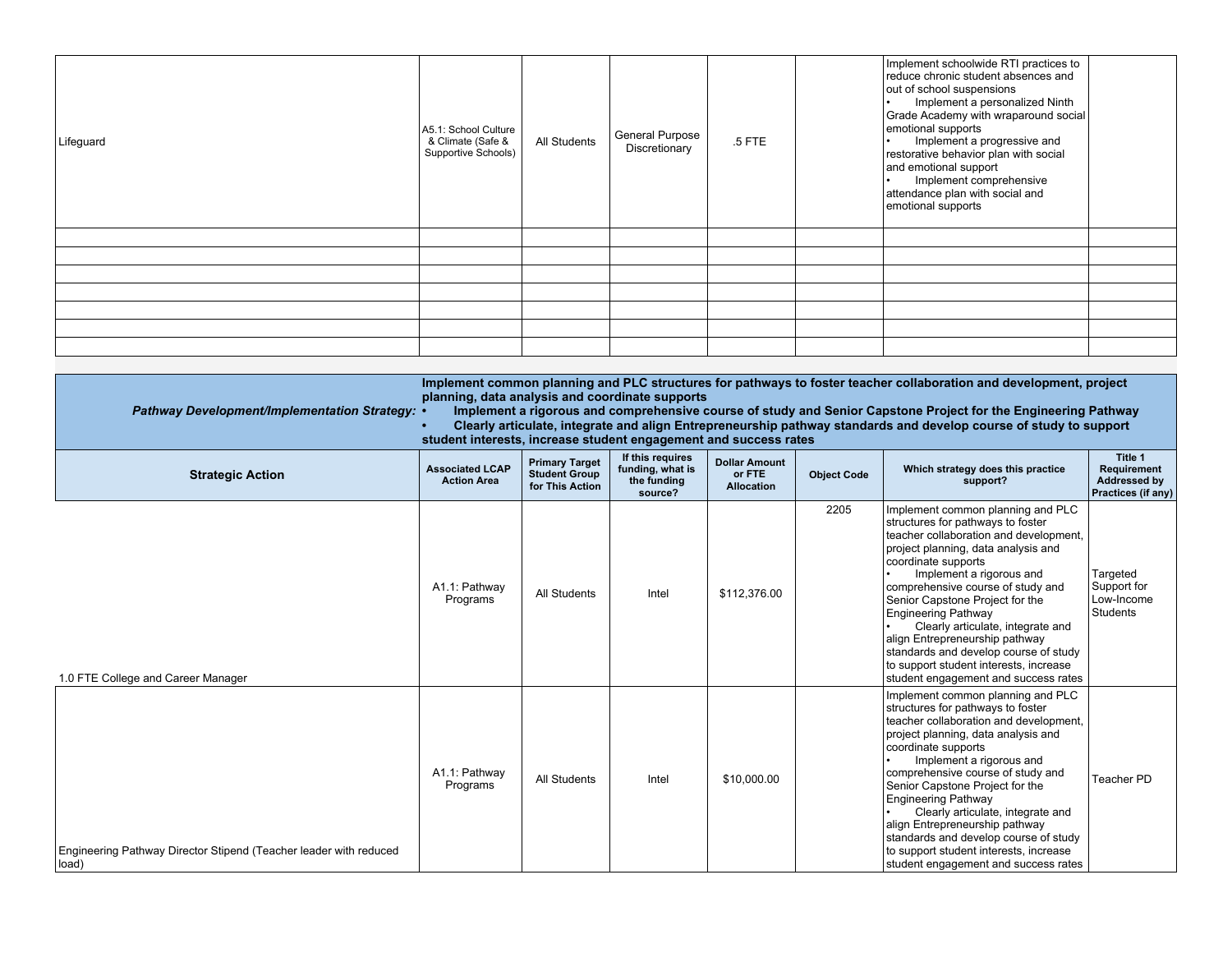| <b>AIA Parent Liaison</b>                                                                            | A6.1: Parent /<br>Guardian<br>Leadership<br>Development | All Students        | Intel | \$10,000.00 | Implement schoolwide RTI practices to<br>reduce chronic student absences and<br>out of school suspensions<br>Implement a personalized Ninth<br>Grade Academy with wraparound social<br>emotional supports<br>Implement a progressive and<br>restorative behavior plan with social<br>and emotional support<br>Implement comprehensive<br>attendance plan with social and<br>emotional supports | Family<br>Engagement                                                |
|------------------------------------------------------------------------------------------------------|---------------------------------------------------------|---------------------|-------|-------------|------------------------------------------------------------------------------------------------------------------------------------------------------------------------------------------------------------------------------------------------------------------------------------------------------------------------------------------------------------------------------------------------|---------------------------------------------------------------------|
| STEAM After School Program Teachers (2- Stipend)                                                     | A1.1: Pathway<br>Programs                               | <b>All Students</b> | Intel | \$12,000.00 | Ninth Grade Academy that includes a<br>STEAM career exploration course to<br>support pathway awareness and<br>selection                                                                                                                                                                                                                                                                        | Targeted<br>Support for<br>Low-Income<br>Students                   |
| Pathway Experiential Field Trips (Colleges, industry)                                                | A1.1: Pathway<br>Programs                               | All Students        | Intel | \$8,000.00  | Engineering Pathway Internship and<br>Mentoring program                                                                                                                                                                                                                                                                                                                                        | Extended<br>Learning Time                                           |
| Maker Faire, movie screenings, conferences, dinners, etc.                                            | A1.1: Pathway<br>Programs                               | All Students        | Intel | \$20,000.00 | Engineering Pathway Internship and<br>Mentoring program                                                                                                                                                                                                                                                                                                                                        | <b>Teacher PD</b>                                                   |
| In-School WBL (Guest speakers, mock-interviews, skill workshops,<br>WOMS mentoring (transportation)) | A1.1: Pathway<br>Programs                               | All Students        | Intel | \$5,000.00  | Engineering Pathway Internship and<br>Mentoring program                                                                                                                                                                                                                                                                                                                                        | Extended<br>Learning Time                                           |
| Aspire tutors for engineering pathway students                                                       | A1.1: Pathway<br>Programs                               | All Students        | Intel | \$55,000.00 | Ninth Grade Academy that includes a<br>STEAM career exploration course to<br>support pathway awareness and<br>selection                                                                                                                                                                                                                                                                        | Extended<br>Learning Time                                           |
| Intel Mentor Program (Field trips, mentor training) Serving 25 12th<br>graders                       | A1.1: Pathway<br>Programs                               | All Students        | Intel | \$33,000.00 | Engineering Pathway Internship and<br>Mentoring program                                                                                                                                                                                                                                                                                                                                        | Extended<br>Learning Time                                           |
| External Mentoring Program (Serving 70 11th graders)                                                 | A1.1: Pathway<br>Programs                               | All Students        | Intel | \$30,000.00 | Engineering Pathway Internship and<br>Mentoring program                                                                                                                                                                                                                                                                                                                                        | Targeted<br>Support for<br>Low-Income<br>Students                   |
| Intel Internship Program (Serving 15 students)                                                       | A1.1: Pathway<br>Programs                               | <b>All Students</b> | Intel | \$58,000.00 | Engineering Pathway Internship and<br>Mentoring program                                                                                                                                                                                                                                                                                                                                        | Targeted<br>Support for<br>Low-Income<br>Students                   |
| Georgia Tech Summer Program (Serving 4 students)                                                     | A1.1: Pathway<br>Programs                               | All Students        | Intel | \$2,400.00  | Engineering Pathway Internship and<br>Mentoring program                                                                                                                                                                                                                                                                                                                                        | Extended<br>Learning Time                                           |
| STEAM After School Program (Materials, catering, events)                                             | A1.1: Pathway<br>Programs                               | All Students        | Intel | \$9,000.00  | Ninth Grade Academy that includes a<br>STEAM career exploration course to<br>support pathway awareness and<br>selection                                                                                                                                                                                                                                                                        | Extended<br>Learning Time                                           |
| 12th Grade Capstone Project (Supplies, exhibition venue, catering,<br>graduation sash)               | A1.1: Pathway<br>Programs                               | All Students        | Intel | \$10,000.00 | Develop Senior Capstone Project for<br>Engineering Pathway                                                                                                                                                                                                                                                                                                                                     | <b>Differentiation</b><br>for Low-<br>Performing<br><b>Students</b> |
| Recruitment and Marketing (Posters, t-shirts, recruitment flyers, college<br>flags)                  | A1.1: Pathway<br>Programs                               | All Students        | Intel | \$10,000.00 | Engineering Pathway Internship and<br>Mentoring program                                                                                                                                                                                                                                                                                                                                        | Family<br>Engagement                                                |
| Teacher PD Day (Buy Back Day at Intel)                                                               | A1.1: Pathway<br>Programs                               | All Students        | Intel | \$3,000.00  | Engineering Pathway Internship and<br>Mentoring program                                                                                                                                                                                                                                                                                                                                        | Teacher PD                                                          |
| Externship (Engineering pathway teacher externship day at Intel)                                     | A1.1: Pathway<br>Programs                               | <b>All Students</b> | Intel | \$2,000.00  | Engineering Pathway Internship and<br>Mentoring program                                                                                                                                                                                                                                                                                                                                        | Teacher PD                                                          |
| Family Engagement (Intel swag, Back to School Night, Homecoming,<br>Winter Wonderland, Prom)         | A1.1: Pathway<br>Programs                               | All Students        | Intel | \$15,000.00 | Engineering Pathway Internship and<br>Mentoring program                                                                                                                                                                                                                                                                                                                                        | Family<br>Engagement                                                |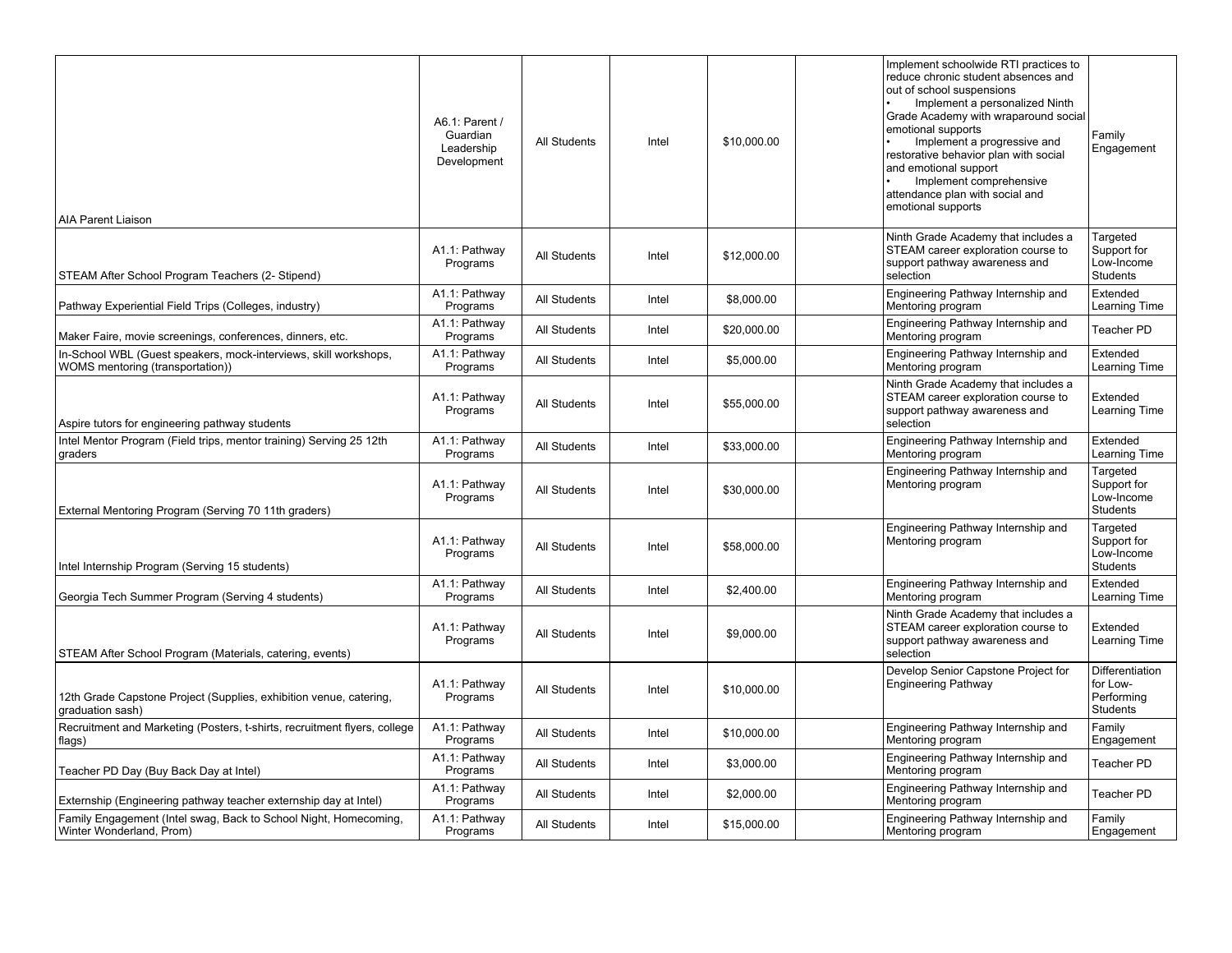| Club Membership and Sponsorship (NESBE)                                                                                                                                                                                                                                                                                                                                | A1.1: Pathway<br>Programs | <b>All Students</b> | Intel              | \$3,000.00  | Engineering Pathway Internship and<br>Mentoring program                                                                                                                                                                                                                                                                                                                                                                                                                                                            | Targeted<br>Support for<br>Low-Income<br>Students            |
|------------------------------------------------------------------------------------------------------------------------------------------------------------------------------------------------------------------------------------------------------------------------------------------------------------------------------------------------------------------------|---------------------------|---------------------|--------------------|-------------|--------------------------------------------------------------------------------------------------------------------------------------------------------------------------------------------------------------------------------------------------------------------------------------------------------------------------------------------------------------------------------------------------------------------------------------------------------------------------------------------------------------------|--------------------------------------------------------------|
| Project Based Training for Pathway Teachers (Stipend, travel)                                                                                                                                                                                                                                                                                                          | A1.1: Pathway<br>Programs | All Students        | Intel              | \$6,000.00  | Engineering Pathway Internship and<br>Mentoring program                                                                                                                                                                                                                                                                                                                                                                                                                                                            | Teacher PD                                                   |
| Instructional supplies for all engineering courses                                                                                                                                                                                                                                                                                                                     | A1.1: Pathway<br>Programs | <b>All Students</b> | Intel              | \$10,000.00 | Engineering Pathway Internship and<br>Mentoring program                                                                                                                                                                                                                                                                                                                                                                                                                                                            | Targeted<br>Support for<br>Low-Income<br><b>Students</b>     |
| Maker Space / Engineering Shop                                                                                                                                                                                                                                                                                                                                         | A1.1: Pathway<br>Programs | <b>All Students</b> | Intel              | \$18,000.00 | Engineering Pathway Internship and<br>Mentoring program                                                                                                                                                                                                                                                                                                                                                                                                                                                            | Targeted<br>Support for<br>Low-Income<br><b>Students</b>     |
| Support reading improvements of 9th-10th graders (trip/prize incentive)                                                                                                                                                                                                                                                                                                | A1.1: Pathway<br>Programs | <b>All Students</b> | Intel              | \$8,000.00  | Engineering Pathway Internship and<br>Mentoring program                                                                                                                                                                                                                                                                                                                                                                                                                                                            | Targeted<br>Support for<br>Low-Income<br><b>Students</b>     |
| STEAM Teacher to teach STEAM Exploration and Intro to Computer<br>Science for Career Exploration to support both Engineering and<br>Entrepreneurship pathways                                                                                                                                                                                                          | A1.1: Pathway<br>Programs | <b>All Students</b> | Measure N          | \$92,363.00 | Implement common planning and PLC<br>structures for pathways to foster<br>teacher collaboration and development,<br>project planning, data analysis and<br>coordinate supports<br>Implement a rigorous and<br>comprehensive course of study and<br>Senior Capstone Project for the<br><b>Engineering Pathway</b><br>Clearly articulate, integrate and<br>align Entrepreneurship pathway<br>standards and develop course of study<br>to support student interests, increase<br>student engagement and success rates | Differentiation<br>for Low-<br>Performing<br><b>Students</b> |
| Engineering Teacher to teach Principles of Engineering and support the<br>development of the engineering pathway including partnership with<br><b>PLTW</b>                                                                                                                                                                                                             | A1.1: Pathway<br>Programs | <b>All Students</b> | Measure N          | \$85,000.00 | Implement common planning and PLC<br>structures for pathways to foster<br>teacher collaboration and development,<br>project planning, data analysis and<br>coordinate supports<br>Implement a rigorous and<br>comprehensive course of study and<br>Senior Capstone Project for the<br><b>Engineering Pathway</b><br>Clearly articulate, integrate and<br>align Entrepreneurship pathway<br>standards and develop course of study<br>to support student interests, increase<br>student engagement and success rates | Teacher PD                                                   |
| Pathway Coach to work in Partnership with the College and Career<br>Manager to provide leadership and support with designing and<br>developing the Engineering and Entrepreneurship pathways. Building<br>and providing Work Based Learning experiences, job shadows, college<br>tours and internships. Build and sustain community partnerships and<br>advisory board | A1.1: Pathway<br>Programs | <b>All Students</b> | Measure N<br>Other | \$36,000.00 | Implement common planning and PLC<br>structures for pathways to foster<br>teacher collaboration and development,<br>project planning, data analysis and<br>coordinate supports<br>Implement a rigorous and<br>comprehensive course of study and<br>Senior Capstone Project for the<br><b>Engineering Pathway</b><br>Clearly articulate, integrate and<br>align Entrepreneurship pathway<br>standards and develop course of study<br>to support student interests, increase<br>student engagement and success rates | Teacher PD                                                   |
|                                                                                                                                                                                                                                                                                                                                                                        |                           |                     |                    |             |                                                                                                                                                                                                                                                                                                                                                                                                                                                                                                                    |                                                              |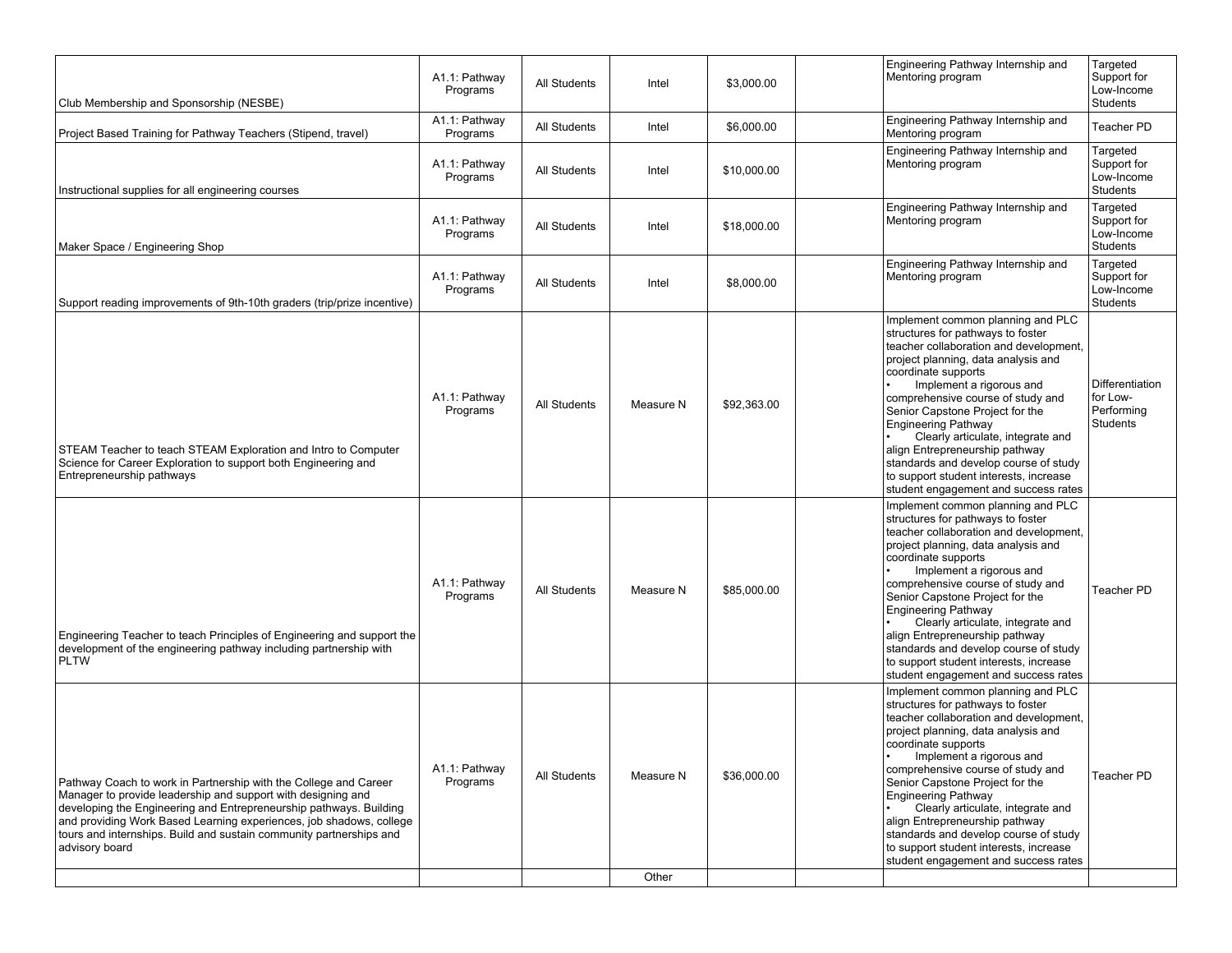| Strategic Actions for All Other Strategies (including Design Feature and Signature Element Strategies)<br>Title 1 |                                              |                                                             |                                                                |                                              |                    |                                               |                                                   |  |  |  |  |  |  |  |
|-------------------------------------------------------------------------------------------------------------------|----------------------------------------------|-------------------------------------------------------------|----------------------------------------------------------------|----------------------------------------------|--------------------|-----------------------------------------------|---------------------------------------------------|--|--|--|--|--|--|--|
| <b>Strategic Action</b>                                                                                           | <b>Associated LCAP</b><br><b>Action Area</b> | <b>Primary Target<br/>Student Group<br/>for This Action</b> | If this requires<br>funding, what is<br>the funding<br>source? | <b>Dollar Amount</b><br>or FTE<br>Allocation | <b>Object Code</b> | Which strategy does this practice<br>support? | Requirement<br>Addressed by<br>Practices (if any) |  |  |  |  |  |  |  |
|                                                                                                                   |                                              |                                                             |                                                                |                                              |                    |                                               |                                                   |  |  |  |  |  |  |  |
|                                                                                                                   |                                              |                                                             |                                                                |                                              |                    |                                               |                                                   |  |  |  |  |  |  |  |
|                                                                                                                   |                                              |                                                             |                                                                |                                              |                    |                                               |                                                   |  |  |  |  |  |  |  |
|                                                                                                                   |                                              |                                                             |                                                                |                                              |                    |                                               |                                                   |  |  |  |  |  |  |  |
|                                                                                                                   |                                              |                                                             |                                                                |                                              |                    |                                               |                                                   |  |  |  |  |  |  |  |
|                                                                                                                   |                                              |                                                             |                                                                |                                              |                    |                                               |                                                   |  |  |  |  |  |  |  |
|                                                                                                                   |                                              |                                                             |                                                                |                                              |                    |                                               |                                                   |  |  |  |  |  |  |  |
|                                                                                                                   |                                              |                                                             |                                                                |                                              |                    |                                               |                                                   |  |  |  |  |  |  |  |
|                                                                                                                   |                                              |                                                             |                                                                |                                              |                    |                                               |                                                   |  |  |  |  |  |  |  |
|                                                                                                                   |                                              |                                                             |                                                                |                                              |                    |                                               |                                                   |  |  |  |  |  |  |  |
|                                                                                                                   |                                              |                                                             |                                                                |                                              |                    |                                               |                                                   |  |  |  |  |  |  |  |
|                                                                                                                   |                                              |                                                             |                                                                |                                              |                    |                                               |                                                   |  |  |  |  |  |  |  |
|                                                                                                                   |                                              |                                                             |                                                                |                                              |                    |                                               |                                                   |  |  |  |  |  |  |  |
|                                                                                                                   |                                              |                                                             |                                                                |                                              |                    |                                               |                                                   |  |  |  |  |  |  |  |
|                                                                                                                   |                                              |                                                             |                                                                |                                              |                    |                                               |                                                   |  |  |  |  |  |  |  |
|                                                                                                                   |                                              |                                                             |                                                                |                                              |                    |                                               |                                                   |  |  |  |  |  |  |  |
|                                                                                                                   |                                              |                                                             |                                                                |                                              |                    |                                               |                                                   |  |  |  |  |  |  |  |
|                                                                                                                   |                                              |                                                             |                                                                |                                              |                    |                                               |                                                   |  |  |  |  |  |  |  |
|                                                                                                                   |                                              |                                                             |                                                                |                                              |                    |                                               |                                                   |  |  |  |  |  |  |  |
|                                                                                                                   |                                              |                                                             |                                                                |                                              |                    |                                               |                                                   |  |  |  |  |  |  |  |
|                                                                                                                   |                                              |                                                             |                                                                |                                              |                    |                                               |                                                   |  |  |  |  |  |  |  |
|                                                                                                                   |                                              |                                                             |                                                                |                                              |                    |                                               |                                                   |  |  |  |  |  |  |  |
|                                                                                                                   |                                              |                                                             |                                                                |                                              |                    |                                               |                                                   |  |  |  |  |  |  |  |
|                                                                                                                   |                                              |                                                             |                                                                |                                              |                    |                                               |                                                   |  |  |  |  |  |  |  |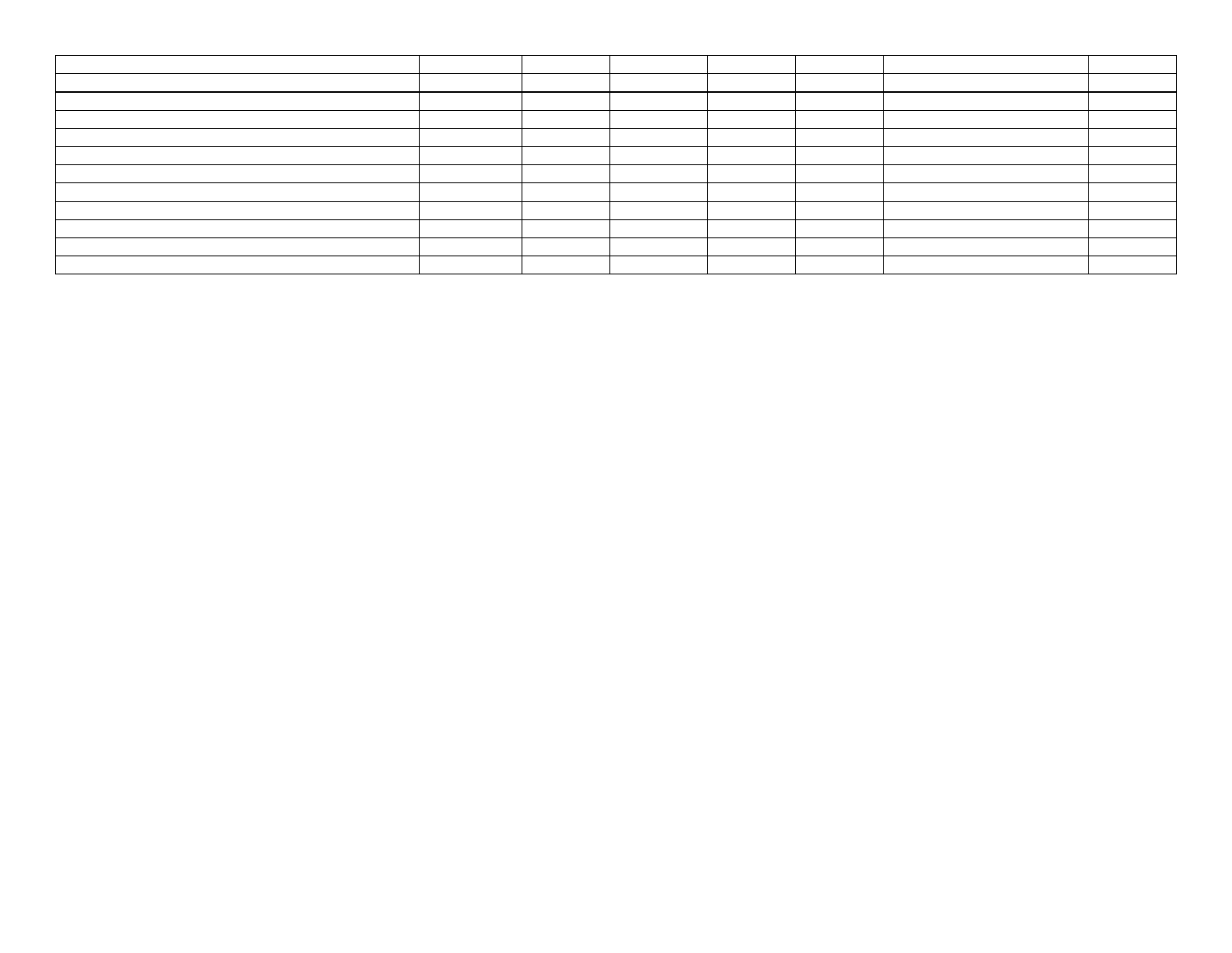| <b>SCHOOL SELF-ASSESSMENT OF LINKED LEARNING IMPLEMENTATION</b>                     |                |                |                               |                                              |                                                                                                          |                                                                                                                                                 |
|-------------------------------------------------------------------------------------|----------------|----------------|-------------------------------|----------------------------------------------|----------------------------------------------------------------------------------------------------------|-------------------------------------------------------------------------------------------------------------------------------------------------|
| Instructions:                                                                       |                |                |                               | KEY:                                         |                                                                                                          |                                                                                                                                                 |
| Please complete this self-assessment for your school.                               |                |                |                               | 1: Beginning & Designing                     | 3: Meeting and Advancing                                                                                 |                                                                                                                                                 |
| Click here for Measure N rubric.<br>the full                                        |                |                |                               | 2: Developing & Approaching                  | 4: Excelling and Sustaining                                                                              |                                                                                                                                                 |
|                                                                                     |                |                |                               |                                              |                                                                                                          |                                                                                                                                                 |
| <b>1. SCHOOL LEADERSHIP AND</b><br><b>VISION</b>                                    | 2014-15 Score  | 2015-16 Score  | <b>Current Score</b>          | <b>Current Status Data to Support Scores</b> | Analysis of Strengths and Challenges                                                                     | Root Cause(s)                                                                                                                                   |
| Mission and Vision                                                                  | $\overline{2}$ | 2              |                               |                                              | Strengths-strong, dedicated leadership to the                                                            | imited time, multiple job titles, different agencies.                                                                                           |
| Leadership Configuration                                                            | $2 -$          | $\overline{2}$ |                               |                                              | sustainability of the pathway. Challenges-limited<br>communication/meetings discussing the progress      |                                                                                                                                                 |
| Distributive Leadership                                                             | $2 -$          | $3+$           |                               |                                              | or efforts of team. Missing advisory board or                                                            |                                                                                                                                                 |
|                                                                                     |                |                |                               |                                              |                                                                                                          |                                                                                                                                                 |
| 2. EQUITY, ACCESS AND<br><b>ACHIEVEMENT</b>                                         | 2014-15 Score  | 2015-16 Score  | <b>Current Score</b>          | <b>Current Status Data to Support Scores</b> | Analysis of Strengths and Challenges                                                                     | <b>Root Cause(s)</b>                                                                                                                            |
| Open Access and Equitable                                                           |                |                |                               |                                              | Strengths- There is equitable access for all                                                             | Ensuring that the master schedule allows for more access to                                                                                     |
| Opportunities                                                                       | $\overline{2}$ | $2+$           |                               |                                              | students. Challenge- effective recruitment<br>strategies that engage both student and parent             | mainstream courses for SPED students. In addition, we need to<br>engage our EL population effectively.                                          |
| Diverse Student Representation                                                      | $\overline{4}$ | $2+$<br>$2+$   |                               |                                              | populations.                                                                                             |                                                                                                                                                 |
| Closing the Opportunity Gap                                                         | $\overline{2}$ |                |                               |                                              |                                                                                                          |                                                                                                                                                 |
| 3. PROGRAM OF STUDY AND                                                             |                |                |                               |                                              |                                                                                                          |                                                                                                                                                 |
| <b>MASTER SCHEDULING</b>                                                            | 2014-15 Score  | 2015-16 Score  | <b>Current Score</b>          | <b>Current Status Data to Support Scores</b> | Analysis of Strengths and Challenges                                                                     | Root Cause(s)                                                                                                                                   |
| Pathway Theme                                                                       | $\overline{2}$ | $3-$           |                               |                                              | Strengths- Continued reflection and growth within                                                        | Due to the need to remediate and recovery credit, and the limtied FTE                                                                           |
| Integrated Core                                                                     | $\overline{2}$ | $\mathbf{1}$   |                               |                                              | the pre-engineering coursework. Challenges-<br>dedicated team of core classes per grade level            | allocation, it is a challenge to schedule students as a cohort. We are<br>looking to explore modfiy block scheudle alternatives.                |
| <b>Cohort Scheduling</b>                                                            | $\mathbf{1}$   | $\mathbf{1}$   |                               |                                              | focused on integrating STEM. Common preps                                                                |                                                                                                                                                 |
|                                                                                     |                |                |                               |                                              |                                                                                                          |                                                                                                                                                 |
| <b>4. BUILDING A RIGOROUS</b><br><b>ACADEMIC CORE: STUDENT</b><br><b>CONDITIONS</b> | 2014-15 Score  | 2015-16 Score  | <b>Current Score</b>          | <b>Current Status Data to Support Scores</b> | Analysis of Strengths and Challenges                                                                     | <b>Root Cause(s)</b>                                                                                                                            |
| Rigorous, Relevant and                                                              |                |                |                               |                                              | Strengths- Consistent pathway teachers are                                                               | 5                                                                                                                                               |
| Integrated Learning                                                                 | 2              | $2+$           |                               |                                              | continuing to grow their practice around the<br>curriculum, adapting PLTW curriculum to meet the         |                                                                                                                                                 |
| Collaborative Learning                                                              | $\overline{2}$ | $2+$           |                               |                                              | ade of etudente including pulling in comp                                                                |                                                                                                                                                 |
|                                                                                     |                |                |                               |                                              |                                                                                                          |                                                                                                                                                 |
| <b>5. BUILDING A RIGOROUS</b><br><b>ACADEMIC CORE: TEACHER</b>                      |                |                |                               |                                              |                                                                                                          |                                                                                                                                                 |
| <b>CONDITIONS</b>                                                                   | 2014-15 Score  | 2015-16 Score  | <b>Current Score</b>          | <b>Current Status Data to Support Scores</b> | Analysis of Strengths and Challenges                                                                     | <b>Root Cause(s)</b>                                                                                                                            |
| <b>Sharing Best Practice</b>                                                        | $2 -$          | $3-$           |                               |                                              | Strengths- building the West Oakland STEM                                                                | Again, staff members serve in a variety of capacity. This demand on                                                                             |
| <b>Collaboration Time</b>                                                           | $\overline{1}$ | $3-$           |                               |                                              | Corridor through professional learning times with<br>West Oakland Middle School and the elementary       | their time limits collaboration time. We will continue to develop the<br>master schedule with common planning as a priority. At the same        |
| Professional Learning                                                               | $\mathbf{1}$   | $3-$           |                               |                                              | pipeline. We have an experienced educator that                                                           | time, we are shaping how partners (Intel) can support this                                                                                      |
|                                                                                     |                |                |                               |                                              |                                                                                                          |                                                                                                                                                 |
| <b>6. WORK-BASED LEARNING</b>                                                       | 2014-15 Score  |                | 2015-16 Score   Current Score | <b>Current Status Data to Support Scores</b> | Analysis of Strengths and Challenges                                                                     | <b>Root Cause(s)</b>                                                                                                                            |
| <b>Types of Student Experiences</b>                                                 | $\overline{2}$ | $2+$           |                               |                                              | Historically, pathway students have not scored high<br>on AP exams in various subjects. No pathway       | Due to teacher turn-over, we have not been able to gain traction in<br>pathway outcomes. We now have a clear vision for the pathway as it       |
| Pathway Outcomes                                                                    | $2+$           | $\mathbf{1}$   |                               |                                              | students have received certification in any area                                                         | relates to college and career plans. Students matriculating to high                                                                             |
| Pathway Evaluation                                                                  | $2 -$          | $2 -$          |                               |                                              | related to their pathway. One capstone course is                                                         | school with FBB or BB test scores. Lack of CTE teachers and one                                                                                 |
| 7. PERSONALIZED STUDENT                                                             |                |                |                               |                                              |                                                                                                          |                                                                                                                                                 |
| <b>SUPPORT</b>                                                                      | 2014-15 Score  | 2015-16 Score  | <b>Current Score</b>          | <b>Current Status Data to Support Scores</b> | Analysis of Strengths and Challenges                                                                     | <b>Root Cause(s)</b>                                                                                                                            |
| Support of Student Needs                                                            |                | $3-$           |                               |                                              | College & career plans shared with teachers & on-<br>campus partners to tailor instruction/opportunities | Lack of training/support around college & career plans going into the<br>2015-16 school year. No confirmation if californiacolleges.org will be |
| College & Career Plan                                                               | $\mathbf{1}$   | 3              |                               |                                              | for students hased on their asnirations and                                                              | the nigtform for college & career night for 2016-17 school year                                                                                 |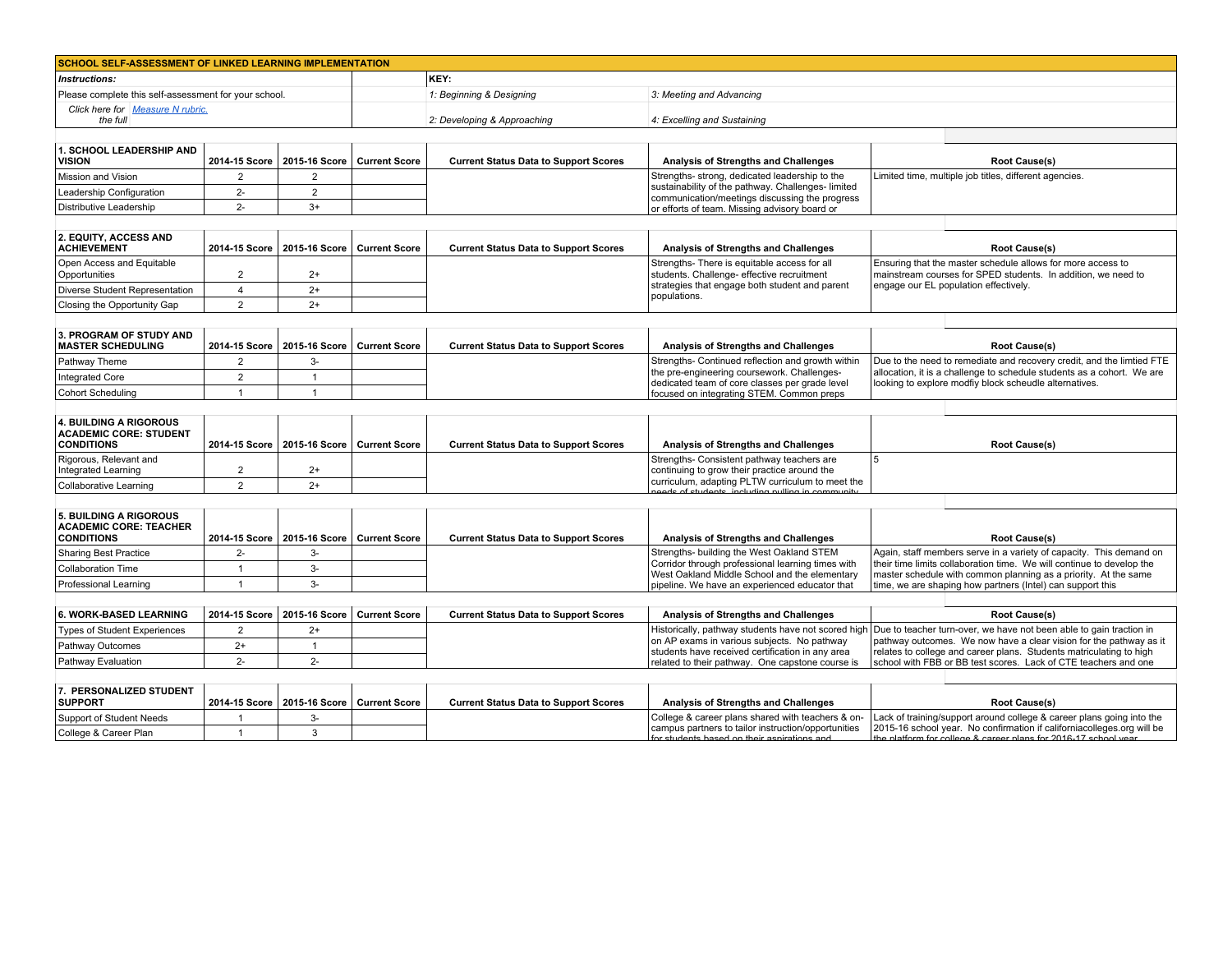| <b>McClymonds High School</b>            |     |            |        |                |                                                |          |                     |                  |       |                   |                      | <b>Result Summary</b>          |                  |        |                         |                                        |                  | <b>OAKLAND UNIFIED</b>  |                         |                                  |                  |            |           |                  |                           |                 |
|------------------------------------------|-----|------------|--------|----------------|------------------------------------------------|----------|---------------------|------------------|-------|-------------------|----------------------|--------------------------------|------------------|--------|-------------------------|----------------------------------------|------------------|-------------------------|-------------------------|----------------------------------|------------------|------------|-----------|------------------|---------------------------|-----------------|
| <b>Ron Smith</b>                         |     |            |        |                |                                                |          |                     |                  |       |                   |                      |                                | Status           | 2.40   |                         |                                        |                  | <b>SCHOOL DISTRICT</b>  |                         |                                  |                  |            |           |                  |                           |                 |
| School Demographics 2015-16              |     |            |        |                |                                                |          |                     |                  |       | Academic          |                      |                                | Growth           | 3.25   |                         |                                        | Color            | Score                   |                         |                                  |                  |            |           |                  |                           |                 |
| 324 students                             |     | ELL: 5.2%  |        |                | AA: 81.2%                                      | ME: 0.9% |                     |                  |       |                   |                      |                                | Status           | 3.18   |                         |                                        | Blue             | $5+$                    |                         |                                  |                  |            |           |                  |                           |                 |
|                                          |     | SWD: 11.7% |        |                | A: 3.7%                                        | NA: 0.3% |                     |                  |       | Culture/Climate   |                      |                                | Growth           | 4.18   |                         |                                        | Green            | 4                       |                         |                                  |                  |            |           |                  |                           |                 |
|                                          |     | LI: 83.3%  |        |                | F: 0.6%                                        | PI: 0.9% |                     |                  |       |                   |                      | <b>Overall Tier</b>            |                  | 3.16   |                         |                                        | Yellow           | $\overline{\mathbf{3}}$ |                         |                                  |                  |            |           |                  | <b>School Performance</b> |                 |
|                                          |     |            |        |                | L: 7.4%                                        | W: 3.1%  |                     |                  |       |                   |                      |                                |                  |        |                         |                                        | Orange           | $\overline{2}$          |                         |                                  |                  |            |           | <b>Framework</b> |                           |                 |
|                                          |     |            |        |                | See below for abbreviation definitions & notes |          |                     |                  |       |                   |                      |                                |                  |        |                         |                                        | Red              |                         |                         |                                  |                  |            |           |                  |                           |                 |
|                                          |     |            |        |                |                                                |          |                     |                  |       |                   |                      | <b>LPRG</b> (lowest performing |                  |        |                         |                                        |                  |                         |                         |                                  |                  |            |           |                  |                           |                 |
| <b>Academic Status</b>                   | 30% |            | 2.40   | Total<br>Index |                                                |          | <b>All Students</b> |                  |       |                   | racial/ethnic group) |                                |                  |        |                         | <b>ELL (English Language Learners)</b> |                  |                         |                         | SWD (students with disabilities) |                  |            |           | LI (low income)  |                           | Total<br>Weight |
| <b>Academic Growth</b>                   | 30% |            | 3.25   | Score          | Result                                         | N        | Index<br>Level      | Points<br>Earned | Group | Result            | N                    | Index<br>Level                 | Points<br>Earned | Result | N                       | Index<br>Level                         | Points<br>Earned | Result                  | ${\sf N}$               | Index<br>Level                   | Points<br>Earned | Result     | ${\sf N}$ | Index<br>Level   | Points<br>Earned          |                 |
|                                          |     |            |        |                |                                                |          |                     |                  |       |                   |                      | <b>Academic Domain</b>         |                  |        |                         |                                        |                  |                         |                         |                                  |                  |            |           |                  |                           |                 |
|                                          |     |            | status | 1.94           | 27.0%                                          | 48       | $\overline{2}$      | 0.033<br>out of  | AA    | 22.0%             | 37                   |                                | 0.008<br>out of  |        | $\mathbf{1}$            |                                        | 0.000<br>out of  | n/a                     | $\overline{\mathbf{3}}$ | n/a                              | 0.000<br>out of  | 29.0%      | 38        | 2                | 0.017<br>out of           | 0.058<br>out of |
| <b>SBAC ELA</b>                          |     |            |        |                |                                                |          |                     | 0.083            |       |                   |                      |                                | 0.042            |        |                         |                                        | 0.000            |                         |                         |                                  | 0.000            |            |           |                  | 0.042                     | 0.167           |
| (Smarter Balanced English/Language Arts) |     |            | growth | 6.00           | $+15.0$ pp                                     | 49       | 5                   | 0.083<br>out of  | AA    | $+12.0$ pp        | 41                   | 5                              | 0.042            | n/a    | $\mathbf{1}$            |                                        | 0.000<br>out of  | n/a                     | $\overline{a}$          |                                  | 0.000            | $+20.0$ pp | 43        | 5                | 0.042<br>out of           | 0.167<br>out of |
|                                          |     |            |        |                |                                                |          |                     | 0.083            |       |                   |                      |                                | out of<br>0.042  |        |                         |                                        | 0.000            |                         |                         | n/a                              | out of<br>0.000  |            |           |                  | 0.042                     | 0.167           |
|                                          |     |            |        |                |                                                |          |                     | 0.033            |       |                   |                      |                                | 0.008            |        |                         |                                        | 0.000            |                         |                         |                                  | 0.000            |            |           |                  | 0.008                     | 0.050           |
| <b>SBAC Math</b>                         |     |            | status | 1.63           | 7.0%                                           | 46       | 2                   | out of<br>0.083  | AA    | 0.0%              | 36                   |                                | out of<br>0.042  |        | $\mathbf{1}$            |                                        | out of<br>0.000  | n/a                     | $\overline{2}$          | n/a                              | out of<br>0.000  | 5.0%       | 37        |                  | out of<br>0.042           | out of<br>0.167 |
| (Smarter Balanced Mathematics)           |     |            |        |                |                                                |          |                     | 0.050            |       |                   |                      |                                | 0.017            |        |                         |                                        | 0.000            |                         |                         |                                  | 0.000            |            |           |                  | 0.025                     | 0.092           |
|                                          |     |            | growth | 3.19           | $+2.0$ pp                                      | 49       | 3                   | out of<br>0.083  | AA    | 0.0 <sub>pp</sub> | 41                   | 2                              | out of<br>0.042  | n/a    | 1                       |                                        | out of<br>0.000  | n/a                     | 5                       | n/a                              | out of<br>0.000  | $+3.0$ pp  | 43        | 3                | out of<br>0.042           | out of<br>0.167 |
|                                          |     |            |        |                |                                                |          |                     | 0.017            |       |                   |                      |                                | 0.006            |        |                         |                                        | 0.000            |                         |                         |                                  | 0.006            |            |           |                  | 0.006                     | 0.033           |
| SRI                                      |     |            | status | 1.00           | 19.0%                                          | 293      | 1                   | out of<br>0.083  | AA    | 18.0%             | 231                  |                                | out of<br>0.028  |        | 17                      |                                        | out of<br>0.000  | 2.0%                    | 41                      |                                  | out of<br>0.028  | 19.0%      | 236       |                  | out of<br>0.028           | out of<br>0.167 |
| (Scholastic Reading Inventory)           |     |            |        |                |                                                |          |                     | 0.017            |       |                   |                      |                                | 0.006            |        |                         |                                        | 0.000            |                         |                         |                                  | 0.006            |            |           |                  | 0.006                     | 0.033           |
|                                          |     |            | growth | 1.00           | $-11.0$ pp                                     | 279      | 1                   | out of<br>0.083  | AA    | $-12.0$ pp        | 225                  | 1                              | out of<br>0.028  | n/a    | 16                      |                                        | out of<br>0.000  | -6.0 pp                 | 34                      |                                  | out of<br>0.028  | -12.0 pp   | 224       |                  | out of<br>0.028           | out of<br>0.167 |
|                                          |     |            |        |                |                                                |          |                     | 0.033            |       |                   |                      |                                | 0.017            |        |                         |                                        | 0.000            |                         |                         |                                  | 0.000            |            |           |                  | 0.017                     | 0.067           |
|                                          |     |            | status | 2.25           | 65.0%                                          | 62       | 2                   | out of<br>0.083  | AA    | 68.0%             | 53                   | 2                              | out of<br>0.042  | n/a    | $\overline{4}$          | n/a                                    | out of<br>0.000  | n/a                     | 8                       | n/a                              | out of<br>0.000  | 71.0%      | 48        | 2                | out of<br>0.042           | out of<br>0.167 |
| Graduation*                              |     |            |        |                |                                                |          |                     | 0.033            |       |                   |                      |                                | 0.017            |        |                         |                                        | 0.000            |                         |                         |                                  | 0.000            |            |           |                  | 0.008                     | 0.058           |
|                                          |     |            | growth | 1.94           | $0.0$ pp                                       | 56       | $\overline{2}$      | out of           | AA    | 0.0 <sub>pp</sub> | 47                   | 2                              | out of           | n/a    | $\overline{\mathbf{3}}$ | n/a                                    | out of           | n/a                     | 9                       | n/a                              | out of           | -5.0 pp    | 37        |                  | out of                    | out of          |
|                                          |     |            |        |                |                                                |          |                     | 0.083<br>0.050   |       |                   |                      |                                | 0.042<br>0.025   |        |                         |                                        | 0.000<br>0.000   |                         |                         |                                  | 0.000<br>0.000   |            |           |                  | 0.042<br>0.033            | 0.167<br>0.108  |
|                                          |     |            | status | 3.81           | 68.0%                                          | 41       | 3                   | out of           | AA    | 68.0%             | 37                   | 3                              | out of           | n/a    | $\mathbf{1}$            | n/a                                    | out of           | n/a                     | $\mathbf 0$             | n/a                              | out of           | 74.0%      | 34        | 4                | out of                    | out of          |
| A-G Completion*                          |     |            |        |                |                                                |          |                     | 0.083<br>0.083   |       |                   |                      |                                | 0.042<br>0.042   |        |                         |                                        | 0.000<br>0.000   |                         |                         |                                  | 0.000<br>0.000   |            |           |                  | 0.042<br>0.042            | 0.167<br>0.167  |
|                                          |     |            | growth | 6.00           | +7.0 pp                                        | 36       | 5                   | out of           | AA    | +10.0 pp          | 33                   | 5                              | out of           | n/a    | $\mathbf 0$             | n/a                                    | out of           | n/a                     | 5                       | n/a                              | out of           | +11.0 pp   | 29        | 5                | out of                    | out of          |
|                                          |     |            |        |                |                                                |          |                     | 0.083<br>0.033   |       |                   |                      |                                | 0.042<br>0.011   |        |                         |                                        | 0.000<br>0.000   |                         |                         |                                  | 0.000<br>0.006   |            |           |                  | 0.042<br>0.011            | 0.167<br>0.061  |
|                                          |     |            | status | 2.04           | 48.0%                                          | 191      | 2                   | out of           | AA    | 46.0%             | 149                  | 2                              | out of           | n/a    | 13                      | n/a                                    | out of           | 23.0%                   | 26                      |                                  | out of           | 53.0%      | 156       | 2                | out of                    | out of          |
| Pathway Participation                    |     |            |        |                |                                                |          |                     | 0.083<br>0.083   |       |                   |                      |                                | 0.028<br>0.028   |        |                         |                                        | 0.000<br>0.000   |                         |                         |                                  | 0.028<br>0.017   |            |           |                  | 0.028<br>0.028            | 0.167<br>0.156  |
|                                          |     |            | growth | 5.58           | $+6.0$ pp                                      | 199      | 5                   | out of           | AA    | +8.0 pp           | 169                  | 5                              | out of           | n/a    | 5                       | n/a                                    | out of           | $+2.0$ pp               | 24                      | 3                                | out of           | +8.0 pp    | 167       | 5                | out of                    | out of          |
|                                          |     |            |        |                |                                                |          |                     | 0.083<br>0.067   |       |                   |                      |                                | 0.028<br>0.025   |        |                         |                                        | 0.000<br>0.000   |                         |                         |                                  | 0.028<br>0.000   |            |           |                  | 0.028<br>0.033            | 0.167<br>0.125  |
|                                          |     |            | status | 4.44           | 20.0%                                          | 109      | 4                   | out of           | AA    | 18.0%             | 90                   | 3                              | out of           | n/a    | $\overline{2}$          | n/a                                    | out of           | n/a                     | 17                      | n/a                              | out of           | 23.0%      | 87        | 4                | out of                    | out of          |
| <b>College Level Courses</b>             |     |            |        |                |                                                |          |                     | 0.083            |       |                   |                      |                                | 0.042            |        |                         |                                        | 0.000            |                         |                         |                                  | 0.000            |            |           |                  | 0.042                     | 0.167           |
|                                          |     |            | growth | 3.50           | $+3.0$ pp                                      | 104      | 3                   | 0.050<br>out of  | AA    | $+1.0$ pp         | 91                   | 2                              | 0.017<br>out of  | n/a    | $\overline{2}$          | n/a                                    | 0.000<br>out of  | n/a                     | 11                      | n/a                              | 0.000<br>out of  | +5.0 pp    | 88        | 4                | 0.033<br>out of           | 0.100<br>out of |
|                                          |     |            |        |                |                                                |          |                     | 0.083            |       |                   |                      |                                | 0.042            |        |                         |                                        | 0.000            |                         |                         |                                  | 0.000            |            |           |                  | 0.042                     | 0.167           |
|                                          |     |            | status | 1.00           | 32.0%                                          | 180      |                     | 0.017<br>out of  | AA    | 28.0%             | 136                  |                                | 0.006<br>out of  | n/a    | 16                      | n/a                                    | 0.000<br>out of  | 23.0%                   | 22                      |                                  | 0.006<br>out of  | 33.0%      | 147       |                  | 0.006<br>out of           | 0.033<br>out of |
| On Track                                 |     |            |        |                |                                                |          |                     | 0.083            |       |                   |                      |                                | 0.028            |        |                         |                                        | 0.000            |                         |                         |                                  | 0.028            |            |           |                  | 0.028                     | 0.167           |
| 9th-10th Graders                         |     |            |        |                |                                                |          |                     | 0.017            |       |                   |                      |                                | 0.006            |        |                         |                                        | 0.000            |                         |                         |                                  | 0.006            |            |           |                  | 0.006                     | 0.033           |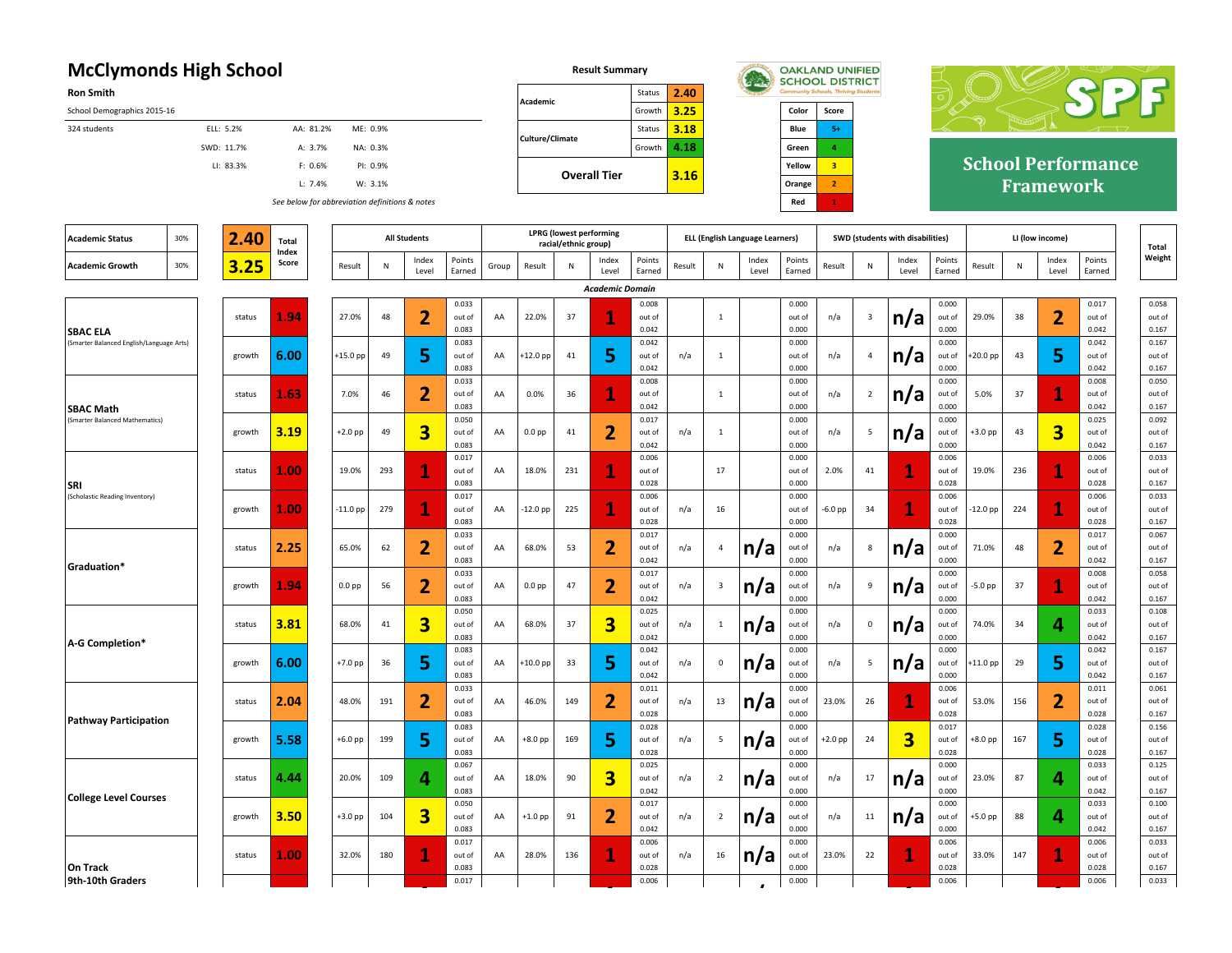|                   | growth | 1.00              | $-16.0$ pp | 170 | $\sim$ | out of<br>0.083          | AA | $-18.0$ pp $\vert$ | 129                   | <b>COLOR</b>      | out of<br>0.028          | n/a | n/a | out of<br>0.000          | $-3.0$ pp | 23 | <b>COLOR</b> | out of<br>0.028          | $-16.0$ pp | 131 | out of<br>0.028          | out of<br>0.167          |
|-------------------|--------|-------------------|------------|-----|--------|--------------------------|----|--------------------|-----------------------|-------------------|--------------------------|-----|-----|--------------------------|-----------|----|--------------|--------------------------|------------|-----|--------------------------|--------------------------|
| On Track          | status | 3.50 <sub>1</sub> | 61.0%      | 109 |        | 0.050<br>out o<br>0.083  | AA | 61.0%              | $\alpha$<br><u>JU</u> |                   | 0.025<br>out of<br>0.042 | n/a | n/a | 0.000<br>out of<br>0.000 | n/a       |    | n/a          | 0.000<br>out of<br>0.000 | 66.0%      |     | 0.025<br>out of<br>0.042 | 0.100<br>out of<br>0.167 |
| 11th-12th Graders | growth | 1.00              | $-24.0$ pp | 102 | $\sim$ | 0.017<br>out of<br>0.083 | AA | $-24.0$ pp         | $\alpha$              | <b>CONTRACTOR</b> | 0.008<br>out of<br>0.042 | n/a | n/a | 0.000<br>out of<br>0.000 | n/a       |    | n/a          | 0.000<br>out of<br>0.000 | $-21.0$ pp | 88  | 0.008<br>out of<br>0.042 | 0.033<br>out of<br>0.167 |

*N represents the count of students contributing to the result in the most recent year of data for status, or the prior year for growth.* **Elevation Network**

|  | . . |
|--|-----|
|  |     |

|                                  |     |        |                |                   |     |                         |                  |              | See below for abbreviation definitions |                      |                                |                  |                   |    |                                        |                  |           |    |                                  |                  |           |           |                 |                  |                 |
|----------------------------------|-----|--------|----------------|-------------------|-----|-------------------------|------------------|--------------|----------------------------------------|----------------------|--------------------------------|------------------|-------------------|----|----------------------------------------|------------------|-----------|----|----------------------------------|------------------|-----------|-----------|-----------------|------------------|-----------------|
| <b>Culture/Climate Status</b>    | 20% | 3.18   | <b>Total</b>   |                   |     | <b>All Students</b>     |                  |              |                                        | racial/ethnic group) | <b>LPRG</b> (lowest performing |                  |                   |    | <b>ELL (English Language Learners)</b> |                  |           |    | SWD (students with disabilities) |                  |           |           | LI (low income) |                  | Total           |
| Culture/Climate<br>Growth        | 20% | 4.18   | Index<br>Score | Result            | N   | Index<br>Level          | Points<br>Earned | Group        | Result                                 | N                    | Index<br>Level                 | Points<br>Earned | Result            | N  | Index<br>Level                         | Points<br>Earned | Result    | N  | Index<br>Level                   | Points<br>Earned | Result    | ${\sf N}$ | Index<br>Level  | Points<br>Earned | Weight          |
|                                  |     |        |                |                   |     |                         |                  |              |                                        |                      | <b>Culture/Climate Domain</b>  |                  |                   |    |                                        |                  |           |    |                                  |                  |           |           |                 |                  |                 |
|                                  |     |        |                |                   |     |                         | 0.080            |              |                                        |                      |                                | 0.027            |                   |    |                                        | 0.000            |           |    |                                  | 0.013            |           |           |                 | 0.033            | 0.153           |
|                                  |     | status | 4.54           | 10.5%             | 287 | 4                       | out of           | AA           | 10.2%                                  | 226                  | 4                              | out of           |                   | 17 |                                        | out of           | 25.0%     | 40 | $\overline{2}$                   | out of           | 8.6%      | 233       | 5               | out of           | out of          |
| <b>Chronic Absence</b>           |     |        |                |                   |     |                         | 0.100            |              |                                        |                      |                                | 0.033            |                   |    |                                        | 0.000            |           |    |                                  | 0.033            |           |           |                 | 0.033            | 0.200           |
|                                  |     |        |                |                   |     |                         | 0.083            |              |                                        |                      |                                | 0.033            |                   |    |                                        | 0.000            |           |    |                                  | 0.007            |           |           |                 | 0.033            | 0.173           |
|                                  |     | growth | 5.17           | $-1.5$ pp         | 276 | 5                       | out of<br>0.100  | AA           | $-2.4$ pp                              | 223                  | 5                              | out of<br>0.033  | 0.0 <sub>pp</sub> | 16 |                                        | out of<br>0.000  | +8.9 pp   | 31 | 1                                | out of<br>0.033  | $-4.5$ pp | 222       | 5               | out of<br>0.033  | out of<br>0.200 |
|                                  |     |        |                |                   |     |                         | 0.020            |              |                                        |                      |                                | 0.005            |                   |    |                                        | 0.020            |           |    |                                  | 0.005            |           |           |                 | 0.005            | 0.055           |
|                                  |     | status | 1.47           | 16.8%             | 364 | 1                       | out of           | AA           | 19.8%                                  | 288                  |                                | out of           | 4.8%              | 21 | 4                                      | out of           | 22.0%     | 50 |                                  | out of           | 18.0%     | 283       |                 | out of           | out of          |
| <b>Suspensions</b>               |     |        |                |                   |     |                         | 0.100            |              |                                        |                      |                                | 0.025            |                   |    |                                        | 0.025            |           |    |                                  | 0.025            |           |           |                 | 0.025            | 0.200           |
|                                  |     |        |                |                   |     |                         | 0.020            |              |                                        |                      |                                | 0.005            |                   |    |                                        | 0.020            |           |    |                                  | 0.005            |           |           |                 | 0.005            | 0.055           |
|                                  |     | growth | 1.47           | $+1.2$ pp         | 361 | $\mathbf 1$             | out of           | AA           | $+2.1$ pp                              | 289                  |                                | out of           | $+4.8$ pp         | 24 | 4                                      | out of           | $+3.6$ pp | 38 |                                  | out of           | $+1.5$ pp | 273       |                 | out of           | out of          |
|                                  |     |        |                |                   |     |                         | 0.100<br>0.000   |              |                                        |                      |                                | 0.025            |                   |    |                                        | 0.025            |           |    |                                  | 0.025            |           |           |                 | 0.025            | 0.200<br>0.000  |
|                                  |     | status |                |                   | 9   |                         | out of           |              |                                        |                      |                                |                  |                   |    |                                        | N/A              |           |    |                                  |                  |           |           |                 |                  | out of          |
|                                  |     |        |                |                   |     |                         | 0.000            |              |                                        |                      |                                |                  |                   |    |                                        |                  |           |    |                                  |                  |           |           |                 |                  | 0.000           |
| Reclassification                 |     |        |                |                   |     |                         | 0.000            |              |                                        |                      |                                |                  |                   |    |                                        |                  |           |    |                                  |                  |           |           |                 |                  | 0.000           |
|                                  |     | growth |                | 0.0 <sub>pp</sub> | 5   |                         | out of           |              |                                        |                      |                                |                  |                   |    |                                        | N/A              |           |    |                                  |                  |           |           |                 |                  | out of          |
|                                  |     |        |                |                   |     |                         | 0.000            |              |                                        |                      |                                |                  |                   |    |                                        |                  |           |    |                                  |                  |           |           |                 |                  | 0.000           |
| Culture/Climate Survey           |     |        |                |                   |     |                         | 0.020            |              |                                        |                      |                                | 0.020            |                   |    |                                        |                  |           |    |                                  |                  |           |           |                 |                  | 0.040           |
| <b>Student</b>                   |     | status | 2.25           | 47.0%             | 204 | $\overline{2}$          | out of<br>0.050  | ME           | 44.0%                                  | 34                   | $\overline{2}$                 | out of<br>0.050  |                   |    |                                        |                  |           |    | N/A                              |                  |           |           |                 |                  | out of<br>0.100 |
|                                  |     |        |                |                   |     |                         | 0.020            |              |                                        |                      |                                | 0.000            |                   |    |                                        |                  |           |    |                                  |                  |           |           |                 |                  | 0.020           |
| 64.8% participation rate         |     | growth | 1.00           | $-1.0$ pp         | 74  | $\overline{\mathbf{1}}$ | out of           | ME           | n/a                                    | $7\overline{ }$      | n/a                            | out of           |                   |    |                                        |                  |           |    | N/A                              |                  |           |           |                 |                  | out of          |
|                                  |     |        |                |                   |     |                         | 0.100            |              |                                        |                      |                                | 0.050            |                   |    |                                        |                  |           |    |                                  |                  |           |           |                 |                  | 0.100           |
| <b>Culture/Climate Survey</b>    |     |        |                |                   |     |                         | 0.025            |              |                                        |                      |                                | 0.025            |                   |    |                                        |                  |           |    |                                  |                  |           |           |                 |                  | 0.050           |
| Parent                           |     | status | 6.00           | 86.0%             | 97  | 5                       | out of           | AA           | 90.0%                                  | 60                   | 5                              | out of           |                   |    |                                        |                  |           |    | N/A                              |                  |           |           |                 |                  | out of          |
|                                  |     |        |                |                   |     |                         | 0.025<br>0.025   |              |                                        |                      |                                | 0.025<br>0.025   |                   |    |                                        |                  |           |    |                                  |                  |           |           |                 |                  | 0.050<br>0.050  |
| 29.9% participation rate         |     | growth | 6.00           | $+15.0$ pp        | 116 | 5                       | out of           | AA           | $+12.0$ pp                             | 73                   | 5                              | out of           |                   |    |                                        |                  |           |    | N/A                              |                  |           |           |                 |                  | out of          |
|                                  |     |        |                |                   |     |                         | 0.025            |              |                                        |                      |                                | 0.025            |                   |    |                                        |                  |           |    |                                  |                  |           |           |                 |                  | 0.050           |
| <b>Culture/Climate Survey</b>    |     |        |                |                   |     |                         | 0.030            |              |                                        |                      |                                |                  |                   |    |                                        |                  |           |    |                                  |                  |           |           |                 |                  | 0.030           |
| Staff                            |     | status | 3.50           | 64.0%             | 41  | 3                       | out of           |              |                                        |                      |                                |                  |                   |    |                                        | N/A              |           |    |                                  |                  |           |           |                 |                  | out of          |
|                                  |     |        |                |                   |     |                         | 0.050            |              |                                        |                      |                                |                  |                   |    |                                        |                  |           |    |                                  |                  |           |           |                 |                  | 0.050           |
|                                  |     |        |                |                   |     | 1                       | 0.010            |              |                                        |                      |                                |                  |                   |    |                                        |                  |           |    |                                  |                  |           |           |                 |                  | 0.010           |
| 100% participation rate          |     | growth | 1.00           | $-6.0$ pp         | 36  |                         | out of<br>0.050  |              |                                        |                      |                                |                  |                   |    |                                        | N/A              |           |    |                                  |                  |           |           |                 |                  | out of<br>0.050 |
|                                  |     |        |                |                   |     |                         | 0.060            |              |                                        |                      |                                | 0.040            |                   |    |                                        |                  |           |    |                                  |                  |           |           |                 |                  | 0.100           |
| <b>Social Emotional Learning</b> |     | status | 2.88           | 50.0%             | 204 | $\overline{\mathbf{3}}$ | out of           | $\mathsf{L}$ | 48.0%                                  | 25                   | $\overline{2}$                 | out of           |                   |    |                                        |                  |           |    | N/A                              |                  |           |           |                 |                  | out of          |
| Survey                           |     |        |                |                   |     |                         | 0.100            |              |                                        |                      |                                | 0.100            |                   |    |                                        |                  |           |    |                                  |                  |           |           |                 |                  | 0.200           |
|                                  |     |        |                |                   |     |                         | 0.200            |              |                                        |                      |                                | 0.000            |                   |    |                                        |                  |           |    |                                  |                  |           |           |                 |                  | 0.200           |
| 64.8% participation rate         |     | growth | 6.00           | $+13.0$ pp        | 74  | 5                       | out of           | L.           | n/a                                    | 8                    | n/a                            | out of           |                   |    |                                        |                  |           |    | N/A                              |                  |           |           |                 |                  | out of          |
|                                  |     |        |                |                   |     |                         | 0.200            |              |                                        |                      |                                | 0.100            |                   |    |                                        |                  |           |    |                                  |                  |           |           |                 |                  | 0.200           |

## **School Performance Framework**

200<br>173  $\frac{1}{0.055}$ ---<br>it of<br>200<br>055 0.55<br>1t of<br>200<br>000<br>1t of  $\frac{0.000}{0.000}$ 0.040  $\frac{100}{020}$ <br>ut of